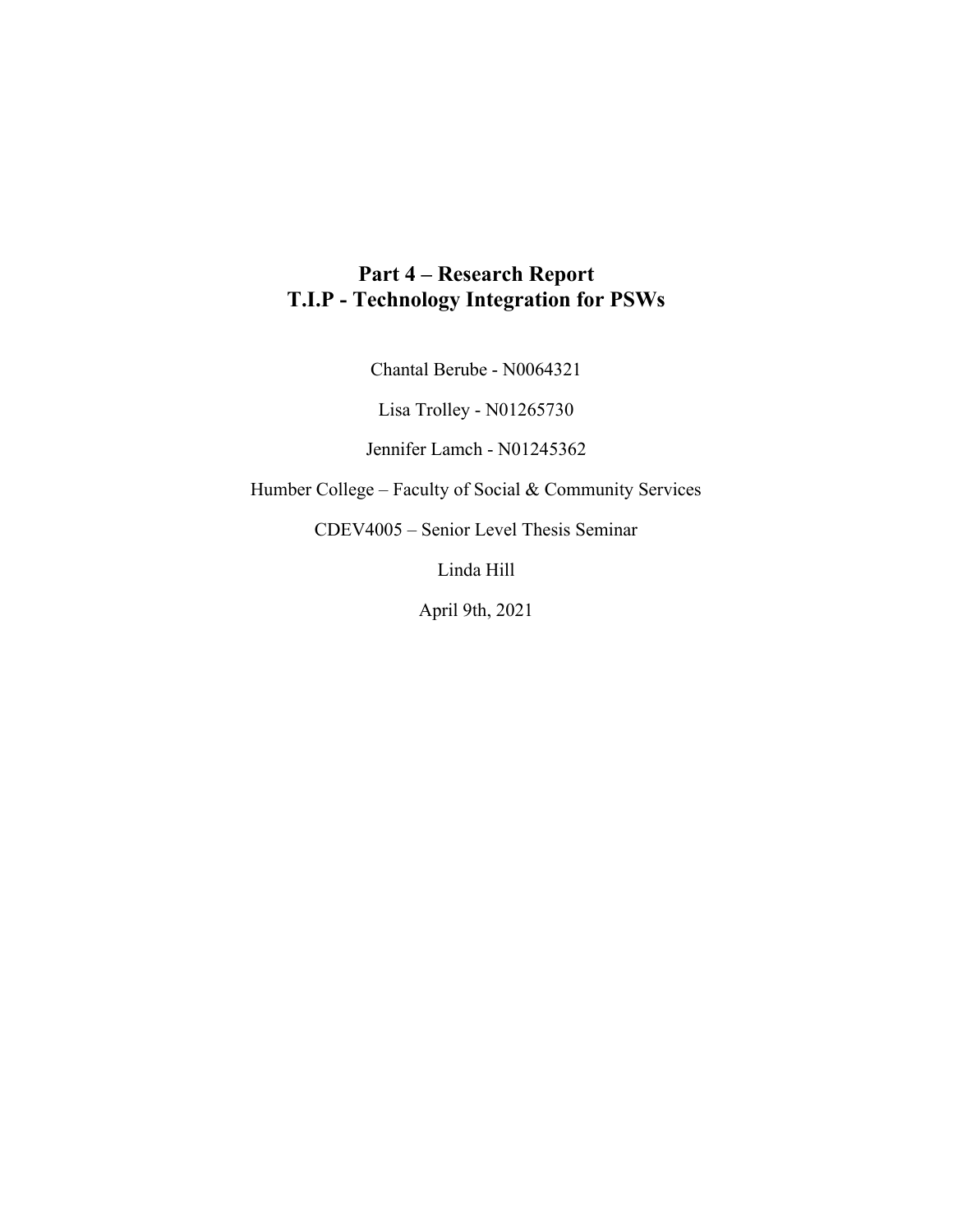

| Abstract                                                  | $\overline{2}$ |
|-----------------------------------------------------------|----------------|
| <b>Acknowledgements</b>                                   | 3              |
| Introduction                                              | $\overline{4}$ |
| <b>Research Context</b>                                   | 5              |
| <b>Project Focus</b>                                      | 6              |
| Situating yourself as a researcher                        | $\tau$         |
| <b>Research Question(s)</b>                               | 9              |
| <b>Literature Review</b>                                  | 10             |
| <b>Project Design</b>                                     | 18             |
| <b>Ethical Considerations</b>                             | 19             |
| <b>Key Findings</b><br>Analysis of Findings               | 21<br>22       |
| <b>Contributions and Recommendations of this Research</b> | 31             |
| <b>Limitations of research</b>                            | 34             |
| <b>Directions for future research</b>                     | 35             |
| <b>References</b>                                         | 38             |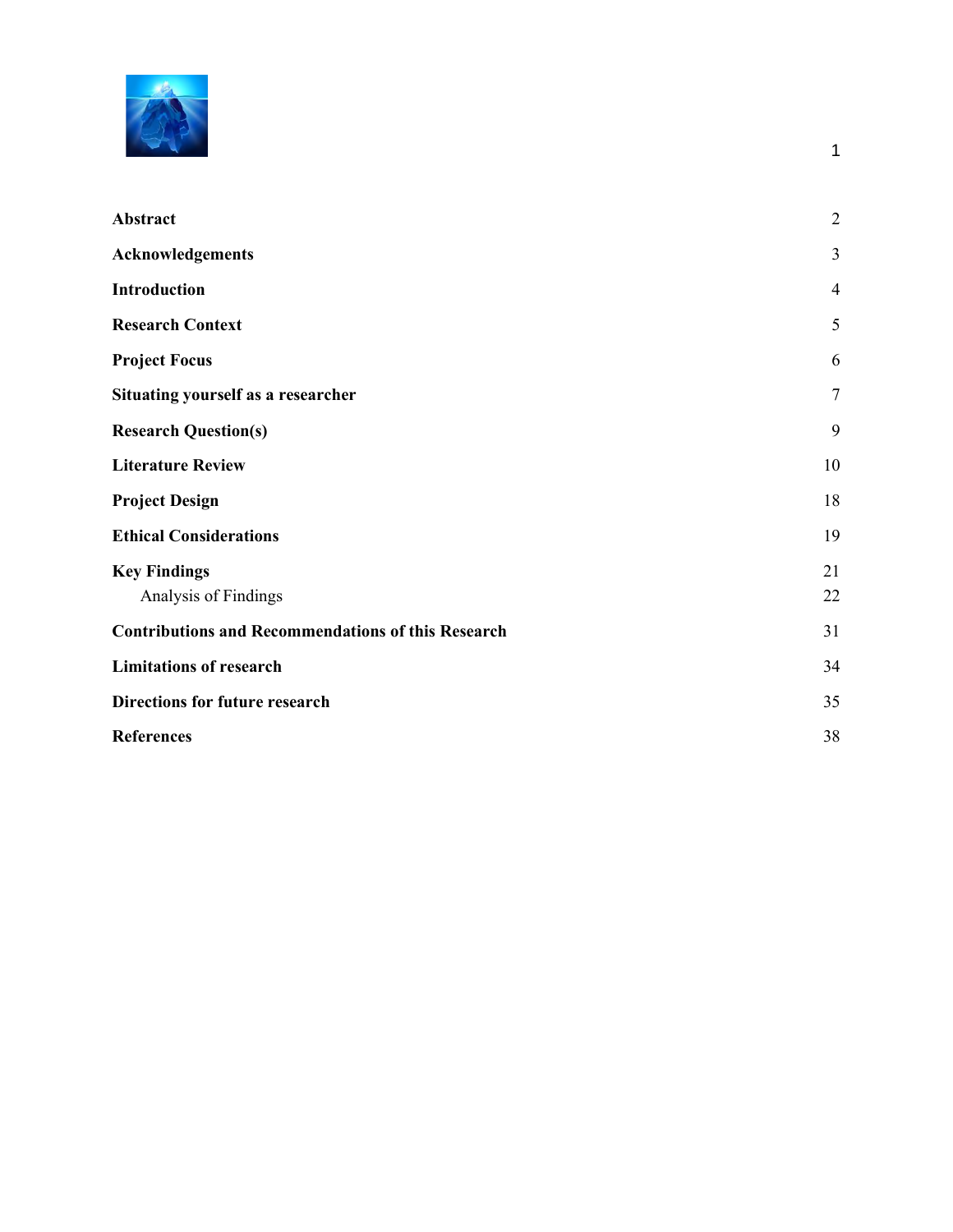

# <span id="page-2-0"></span>Abstract

#### *Background*

Integration of iPads and tablets has been growing amongst for-profit business, and now also amongst non-governmental and not for profit humanitarian organizations in response to the COVID-19 pandemic. This research was conducted to aid in the integration of iPads and tablets at Richview Community Care Services, a community to help older adults age in place in Ontario Canada. Older adults aging in place and living in long term care facilities are becoming more isolated as the pandemic continues having negative impacts their physical, social, and mental health. This research and paper aims to identify how the different levels of governance at Richview Community Care Services, made up of Personal Support Workers, an Administration Team, and Board of Directors, perceived any benefits and impacts through the integration of iPad and Tablet technology.

#### *Method*

To understand if there is any resistance to iPad and tablet integration amongst individual groups or across the organization, a survey was provided to each member of the Richview Community Care Services community governance. The survey was duplicated across all levels to ensure responses were comparable. Responses were analyzed through a cross comparative analysis approach reviewing the similarities and differences amongst the three levels of governance and for any variances amongst members in each group to understand strengths, weaknesses, and opportunities for recommendations of a successful integration.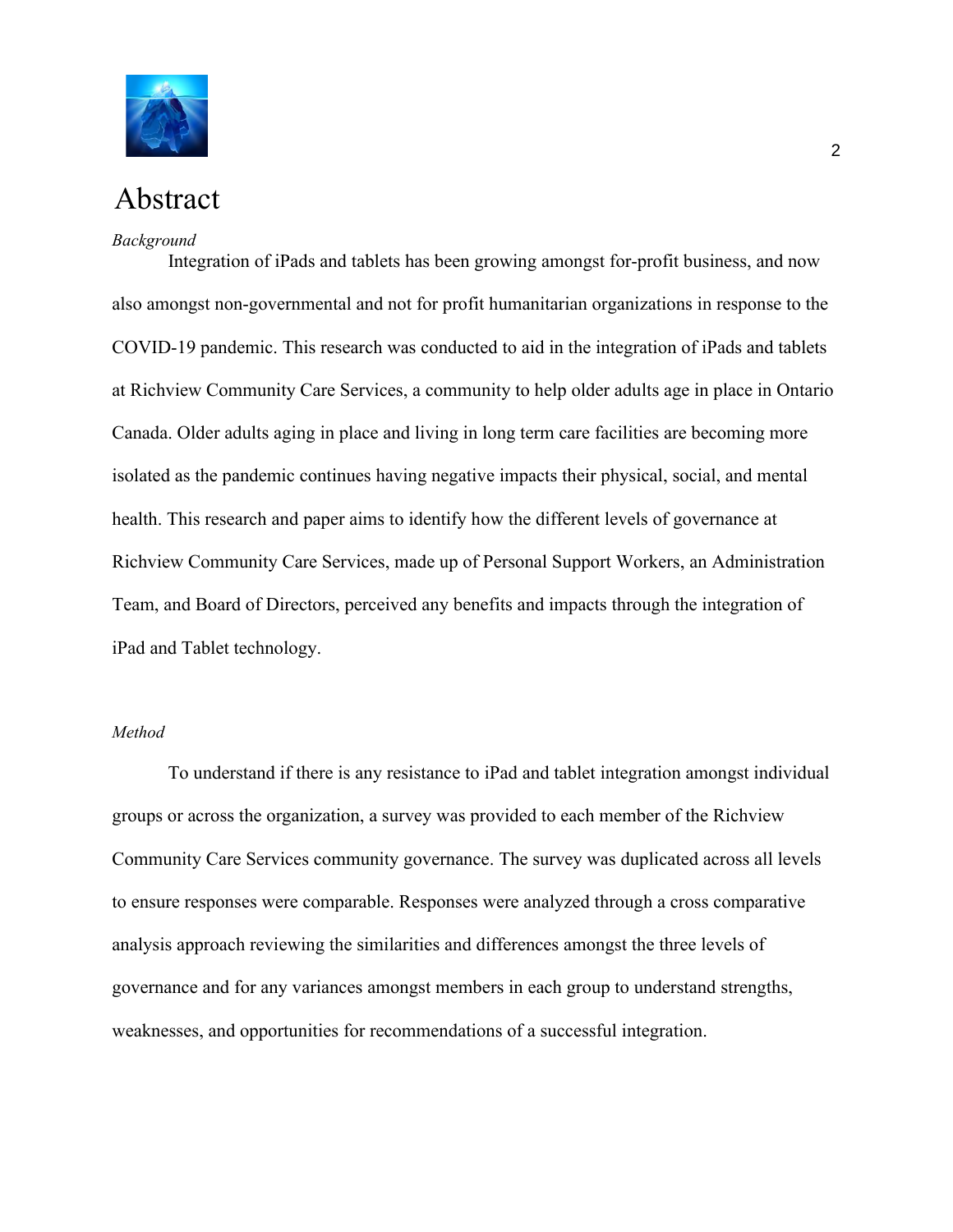

#### *Conclusion*

The results show minimal resistance amongst all tiers of governance to the integrate the use of iPads and Tablets in the care model for older adults with the exception of perception of willingness and ability of clients. This paper provides suggestions for a successful integration and further recommendations for education.

## <span id="page-3-0"></span>Acknowledgements

The researchers would like to thank the following for their support, without their dedication and time this research would not have been possible.

Lisa Mudie, Executive Director at Richview Community Care Services Incorporated, and the community partner for this research. Her guidance, knowledge, and trust have allowed this team to grow and successfully move this project forward. Her passion for the organization, teammates, and clients was felt throughout every encounter and encouraged us to excel.

Linda Hill, Program Coordinator and Professor at Humber College, her encouragement and dedication to both this project and researchers has provided room for growth as individuals and a team. Her assistance and support throughout this process has been invaluable.

This project could not have been completed without the expertise and feedback provided by the survey participants. The researchers would like to show appreciation to the hardworking and dedicated team at RCCSC, the Personal Support Workers, Board of Directors, and Administration Team for their honest and thoughtful insights to this research and project.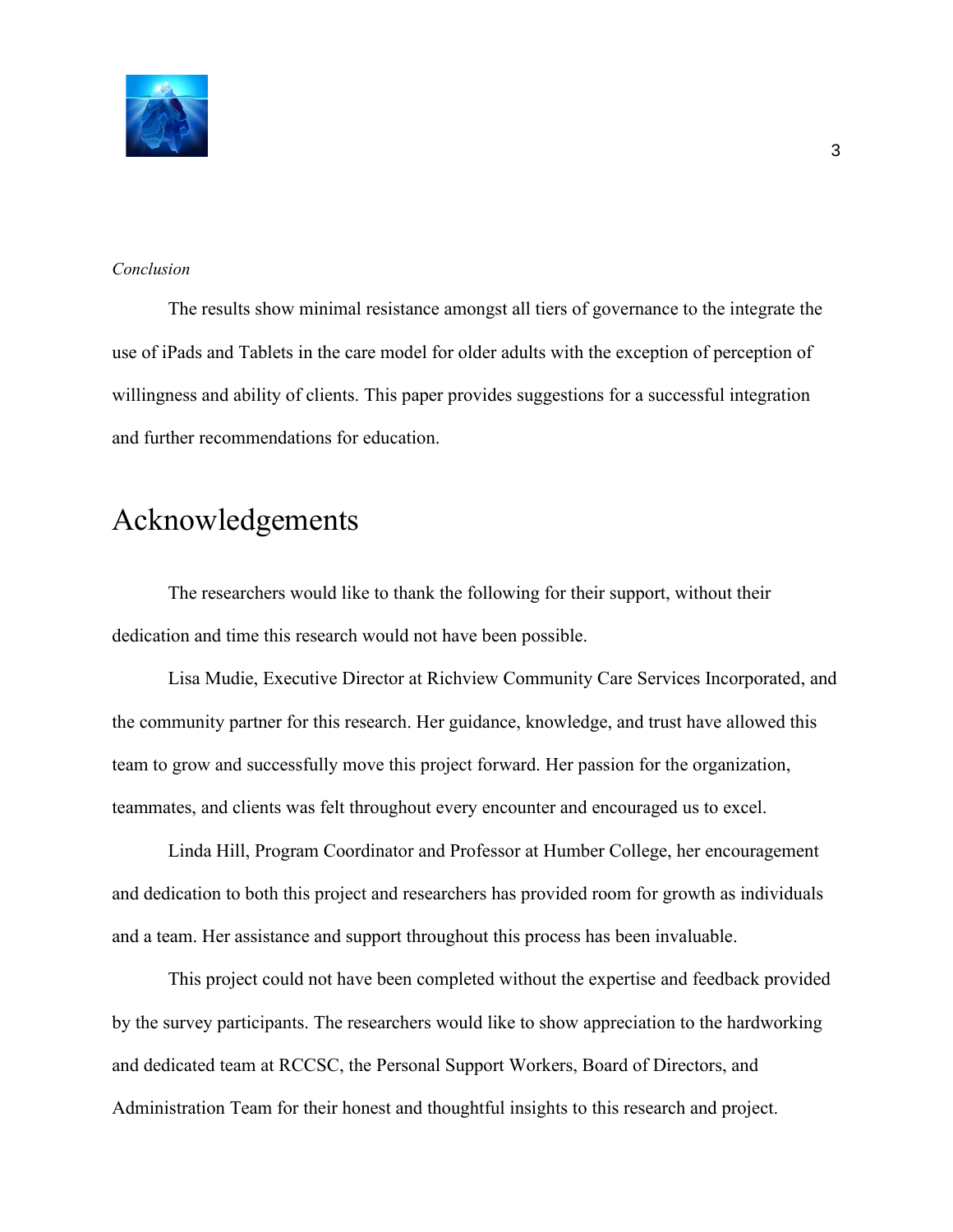

A special thank you to Soni Thapa Oli, PhD, professor at Humber College for taking her personal time to review and help the researchers finalize the thesis statement and research questions.

A special thank you to graduating colleagues at Humber College Community Development Degree for their evaluation, critical assessment, and support. It provided essential information on the scope of the project and best practices.

## <span id="page-4-0"></span>Introduction

A technology gap in the client care model at Richview Community Care Services Corporation (RCCSC), was recognized in summer of 2020, when the agency sought to transition the Adults Coming Together in Various Activities program (ACTIVA), to a technology-based program structure that would conform to COVID-19 restrictions. The pandemic revealed the agency was ill equipped to assist clients with a transition to both online programming and maintaining community connections. To combat these challenges, the agency began to investigate the potential for technology advancements and integration. Since then, the pandemic response raised awareness of various technology advancements available to clients, including the increased availability of virtual health care, online resources for mental health, and opportunities for connection to others via applications such as Zoom, to alleviate social isolation.

The isolating conditions resulting from COVID-19 pandemic, and the associated physical distancing requirements, have had a severely negative impact on the entire population, this has been especially hard with vulnerable populations such as older adults living in care. In effort to reduce the likelihood of contracting COVID-19, their social, physical, and mental health have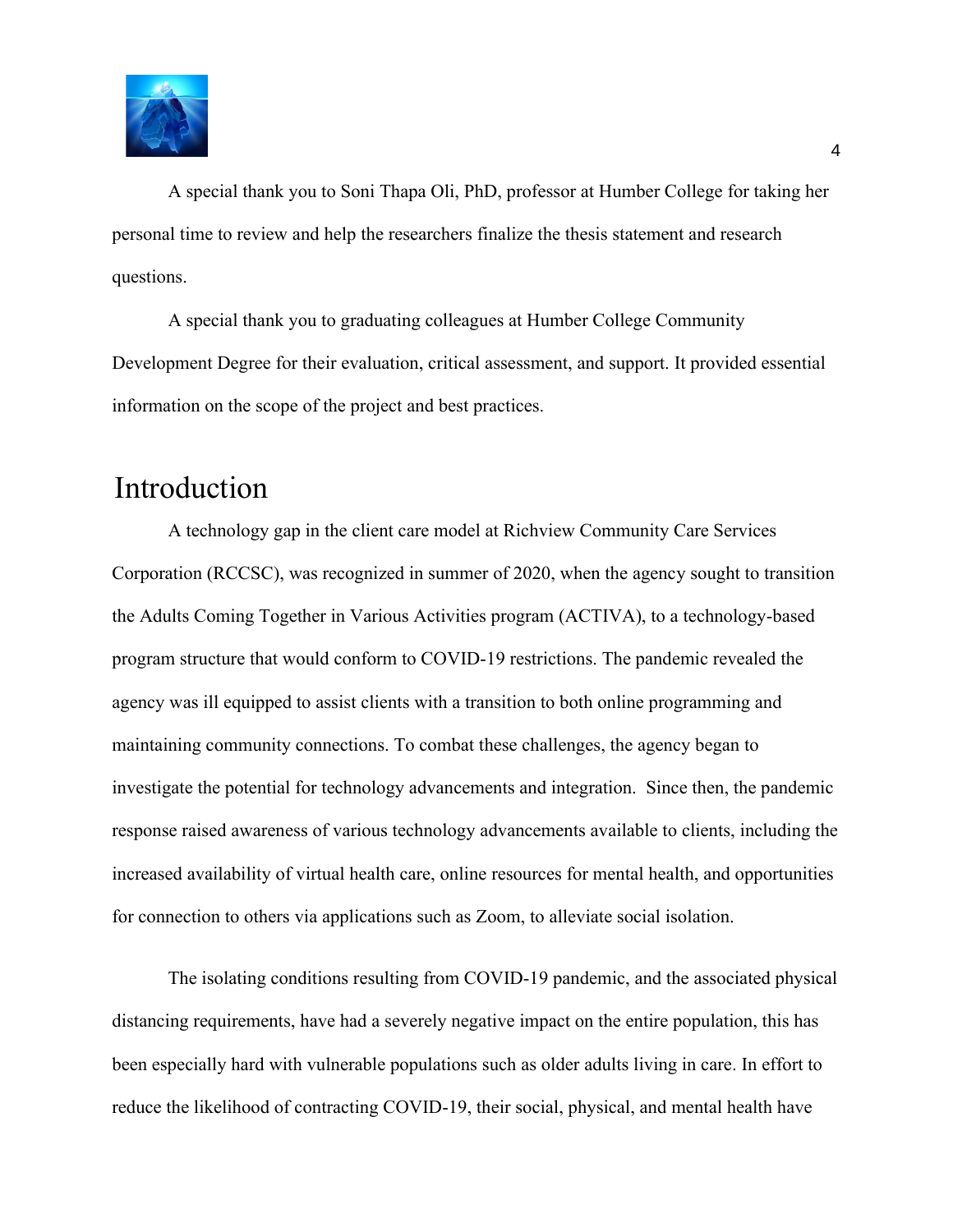

been jeopardized. These conditions have also impacted the daily lives and workload of front-line care providers such as PSWs and Care Managers. As the COVID-19 pandemic continues, the older adult population in assisted living care such as RCCSC, will continue to remain isolated. It is recognized that both flu season and winter weather conditions pose a similar restriction on older adults' lives, resulting in a long-term resolution to reduce isolation. In response to the pandemic many businesses have reduced their hours of operation and medical services have limited availability to stagger patients, this poses an issue leaving older adults limited access to the supplies and care they require.

Once the need for technology integration within the RCCSC model of care had been identified, the agency applied for and received funding for technology and non-clinical PSWs hours from the Local Health Integration Network (LHIN). The intention of this funding is to develop a program that will see PSWs interacting with their clients using technology. RCCSC has indicated that their current challenge is how to train and support the PSWs use of technology in order to support their clients. For the RCCSC to achieve their overarching project goals, they require assistance to identify any resistance or acceptance from the staff towards this project, perceived benefits, and impacts of integrating technology into the regular care of older adults.

## <span id="page-5-0"></span>Research Context

**Community Partner:** Richview Community Care Services Corporation (RCCSC)

**Location:** The administrative office is located inside Richview Residences, at 1540 Kipling Avenue, Toronto, ON, M9R 4C6.

#### **Population:**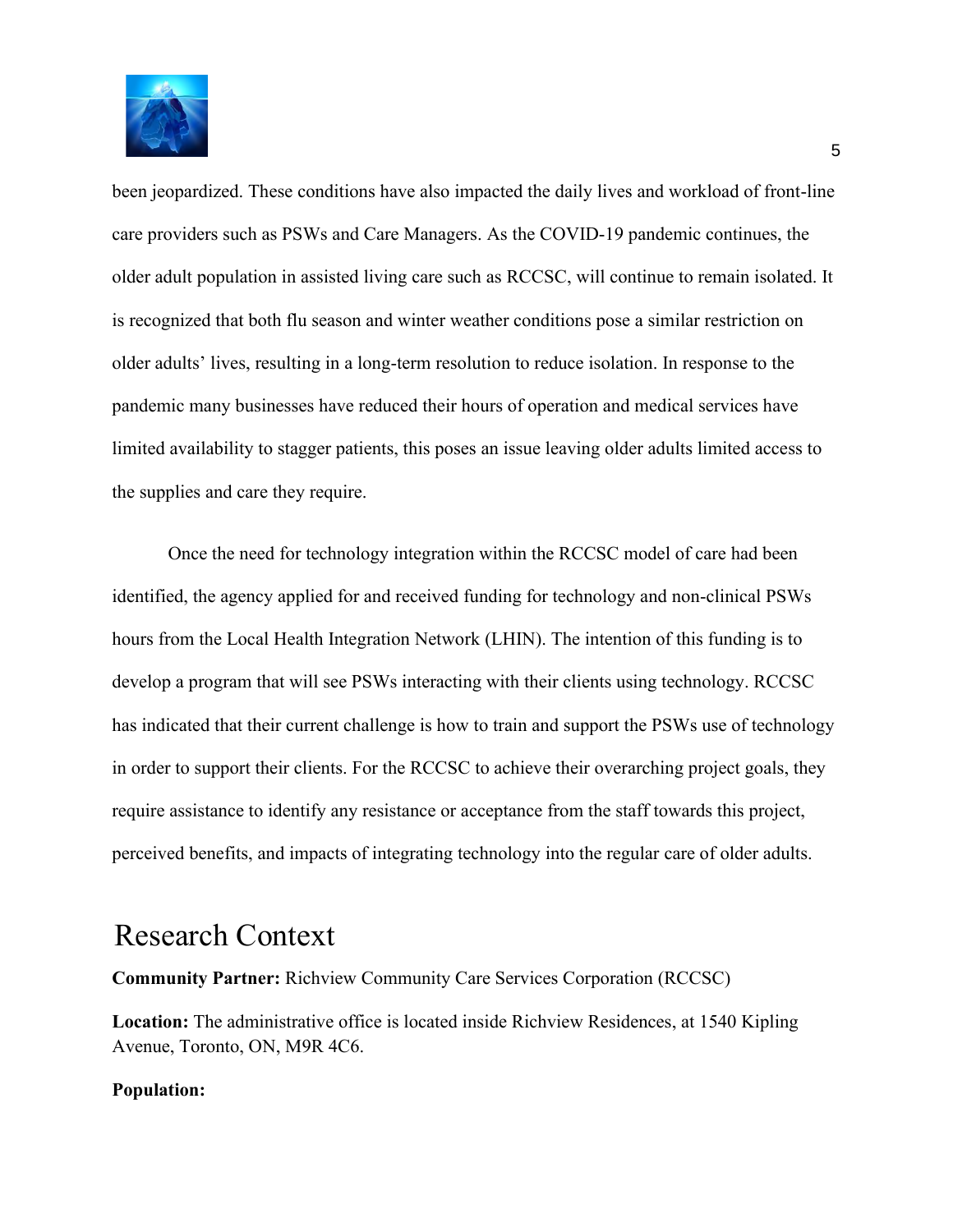

| <b>Populations by Sub-</b> | # of               | <b>Total</b>               | $%$ of      |
|----------------------------|--------------------|----------------------------|-------------|
| <b>Groups</b>              | <b>Respondents</b> | working at<br><b>RCCSC</b> | respondents |
|                            |                    |                            |             |
| <b>Board of Directors</b>  |                    |                            | 71%         |
| Administration             |                    |                            | 100%        |
| <b>Personal Support</b>    |                    |                            |             |
| Workers                    | 28                 | 40                         | 70%         |
| <b>Total Population</b>    | 38                 | 52                         | 73%         |

#### ORGANIZATION MISSION STATEMENT

Richview Community Care Services Corporation strives to enable people in the Richview Residence/Community with complex health and social needs to continue to live in their apartment/home for as long as possible through the provision of community support services.

### <span id="page-6-0"></span>Project Focus

The aim of this study was to reveal what members of the RCCSC community thought about iPad and tablet style technology integration within the agency with the support of the PSWs as the frontline workers. This study examined all tiers of governance at RCCSC for their perceptions on personal technology usage, integrating technology, and their beliefs regarding older adults and technology use. Our community partner, the Executive Director of RCCSC, plans to launch this technology pilot project in the near future and would like participants responses to ensure a successful launch. To answer this, a holistic lens was used to gather empirical data, gauge resistance and barriers to PSWs using technology with their clients from all tiers of governance. This will provide the community partner with the RCCSC community perspectives of technology use and incorporating it within the client care model. The primary objective was to work with the community to allow all members of the agency an opportunity to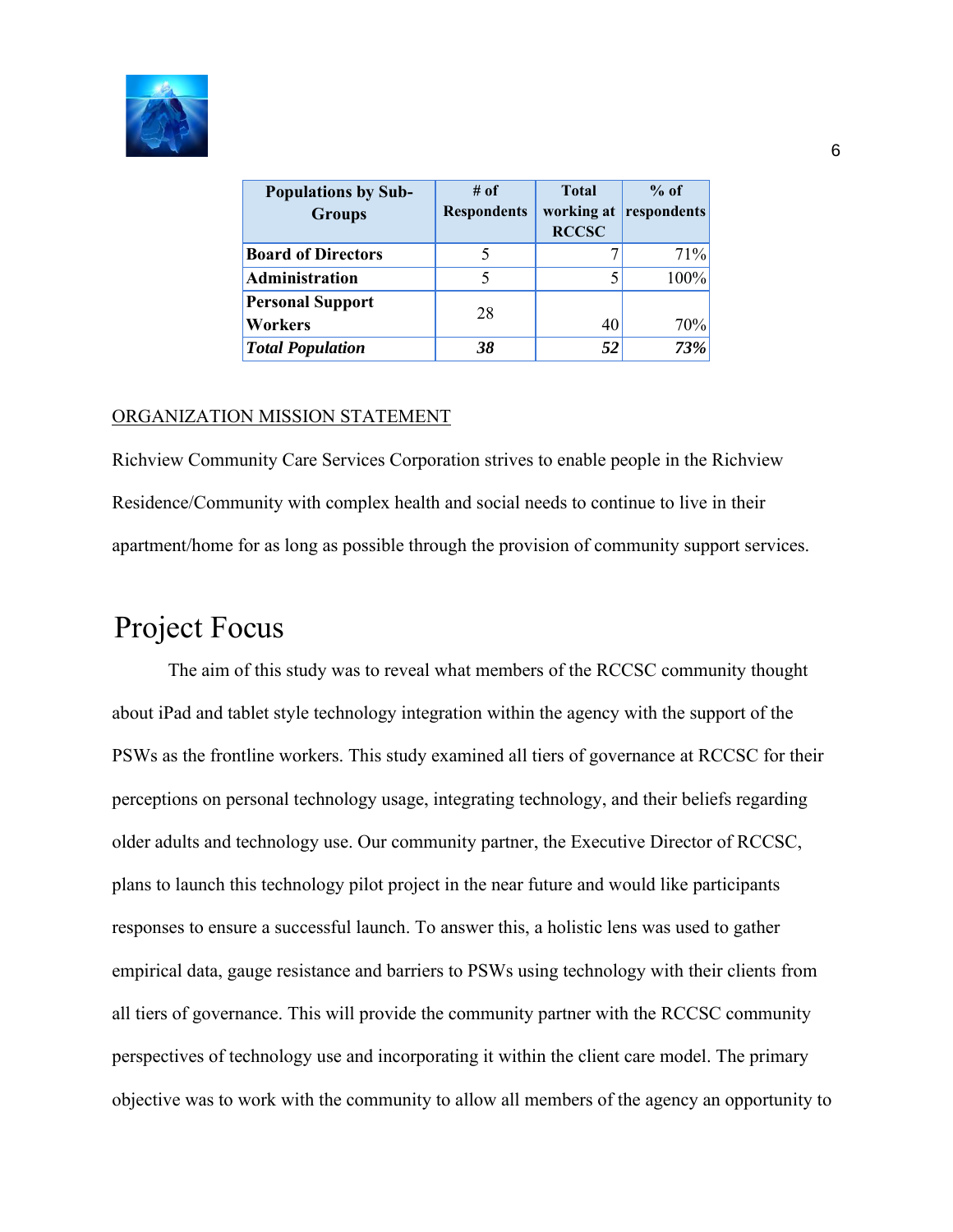

express their opinions about technology use and advise on the best ways to incorporate technology into their daily tasks. Therefore, we have gathered research on theoretical knowledge and insights regarding technology adaptation in a health care setting. Second, we have used this research to construct a study that will allow the community partner to better understand the comfortability of technology use amongst the PSW, Board of Directors, and Administrative staff. In order to proceed with PSW best practices to finalize the implementation of technology within the care model this study was designed to also provide guidelines on where further research is needed, and if there is any resistance to the upgrade at RSSCS. The community partner is seeking this knowledge to work within the agency and ensure staff satisfaction is of central importance to moving forward with the project.

# <span id="page-7-0"></span>Situating yourself as a researcher

### *Chantal*

Chantal identifies as a Caucasian, CIS gendered female who is first generation educated, and acknowledges her social location puts her at a potential power bias towards her research, by understanding her location she has taken all steps necessary to limit any power biases. As a researcher within this context Chantal is considered an outsider conducting a participatory action research project with a community, she has had minimal active engagement with. She has prior experience practicing anti-oppressive and inclusivity approaches, working with at-risk and marginalized individuals. While she has working involvement with all age groups her primary education and work has been specializing in child and youth. She has a background of over ten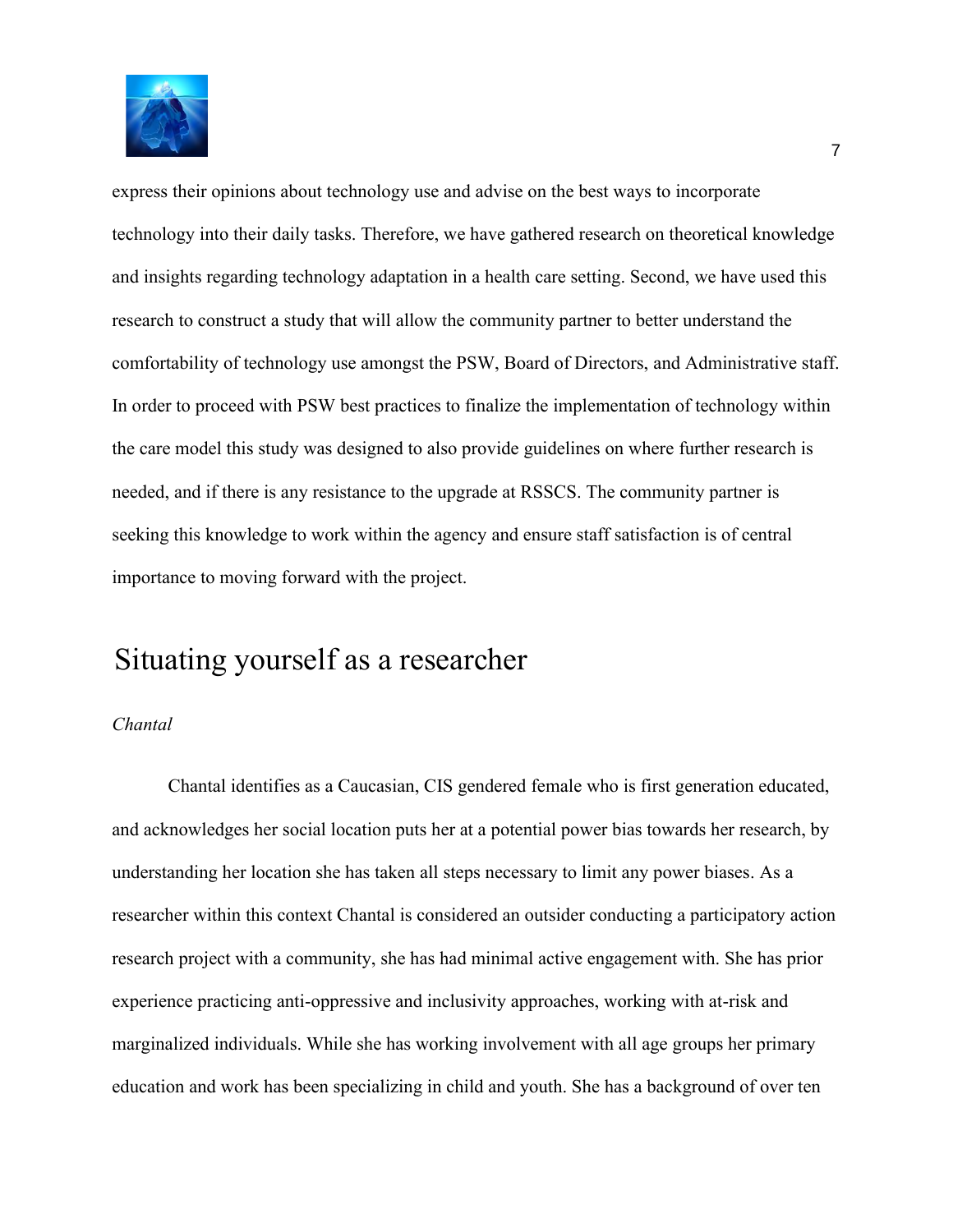

years of work managing and educating people in the health and wellness industry. She is an emerging researcher with this being her first research piece participating from start to finish in her eight years post-secondary education in social services and community development.

#### *Lisa*

The researcher acknowledges that there is privilege and power associated with her social location. She is a Caucasian, educated, lesbian, disabled, female, and mother. This has potentially predisposed her work to researcher bias. However, past education, work and lived experiences that challenge and inform her contributions to the field of community development are anti-oppressive by nature. Through this lens she has attempted to engage with this research from a non-biased position. Her work for the community partner and investments in the solicitation of participant engagement effectively used skills that were acquired in postsecondary education such as intercultural competence, sociological inquiry, and participatory action research. Upon completion of this academic year, Lisa will have successfully completed two undergraduate degrees. She also has a long standing and reputable work history in teaching, coaching, customer service, and the non-profit sector working with vulnerable and marginalized populations.

#### *Jen*

As a researcher, Jennifer recognizes her race, age, career, history, experiences, and previous education creates a limit and the potential biases. As an educated, middle-class, white,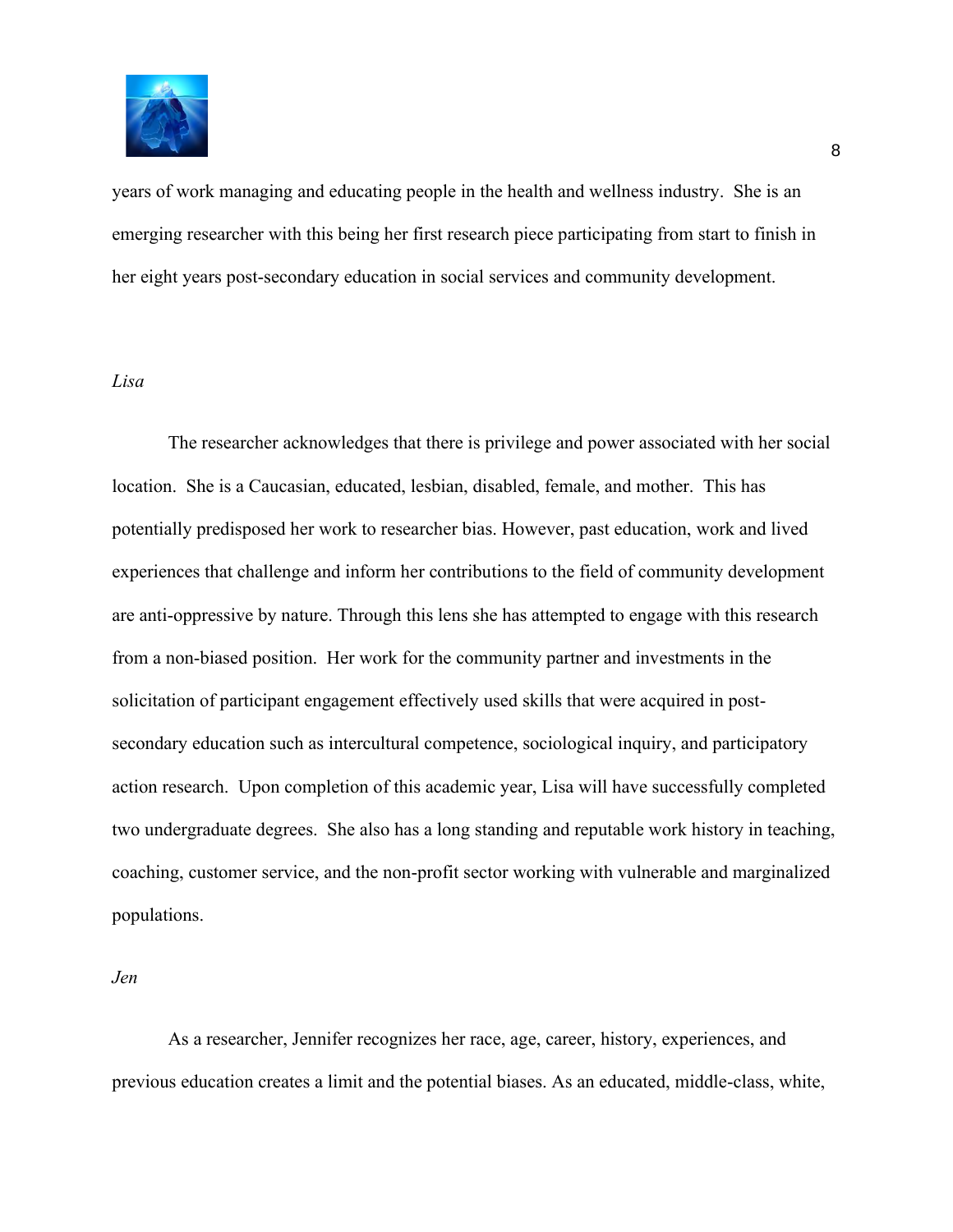

straight, cisgender female, Jennifer understands her privilege working with varied communities and these intersections of experience are that of power. Although an outsider with respect to working with the Richview Community Care Services organization, she has worked with older adults in both retirement and long-term care settings. Jennifer has worked in different settings working with vulnerable individuals and such, relies on the strengths approach and working with objectivity, mindfulness through an anti-oppressive lens. In the field of community development, Jennifer's research identity would be considered an emerging researcher, although in previous careers, would be considered a facilitator or a continuing researcher. She has contributed to three white papers in her career, working with pharmaceutical organizations to access funding for studies throughout North America.

# <span id="page-9-0"></span>Research Question(s)

- 1. What resistance to the integration of technology exists amongst the governance (BoD), administration and PSW level at RCCSC?
- 2. What benefits to the integration of technology exist amongst the governance (BoD), administration, care team, and PSW level at RCCSC?
- 3. What are the perceived impacts of the integration of technology into the current client care model at the governance, administrative and PSW level?
- 4. Is there a necessity for a new technologically based care model to improve health outcomes for older adults aging in place in response to the pandemic?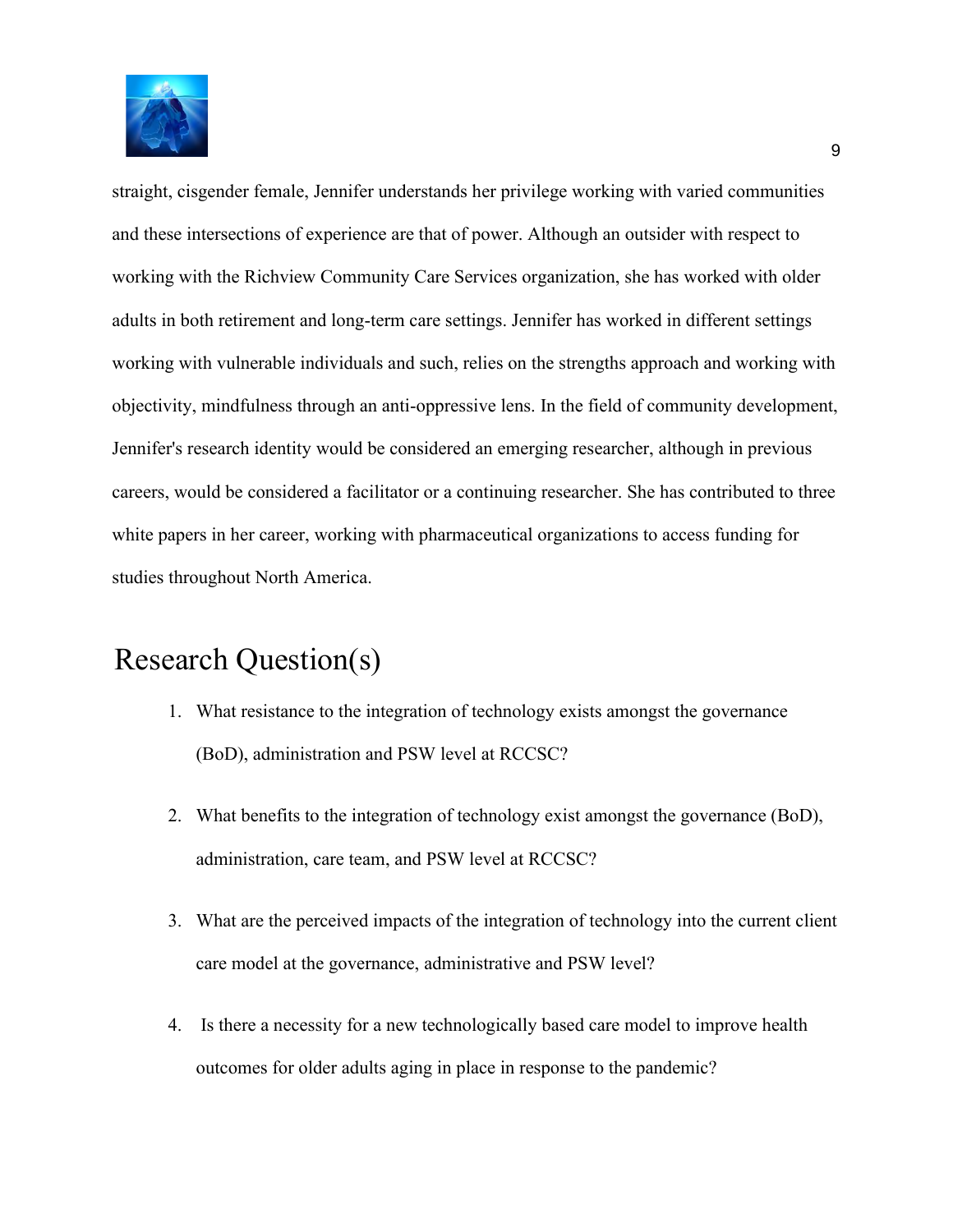

# <span id="page-10-0"></span>Literature Review

#### *Introduction*

Personal Support Workers (PSW) make up 80% of direct care for older adults, whether it be in a long-term care facility, nursing home, assisted living, or supporting someone ageing in place (Berta, Laporte, Deber, Baumann, & Gamble, 2013). Their roles are ever evolving and with the pandemic, many of their daily duties have shifted from rigid daily tasks such as toileting, bathing, feeding, cooking, cleaning, and laundry, and have become more supportive and based around mental health, cognitive function, and reduction of isolating conditions. Technology integration in healthcare already exists in daily care routines when working with older adults through electronic health records (EHR), medication administration, and tracking of medical concerns. An understanding of the role that Personal Support Workers play in the implementation of technology in recreational, cognitive, and physical daily care with client's interactions is important for review of the current model of care as well as their acceptance of new models.

Looking at the areas of concern for technology use by Personal Support workers yielded three main topics for further research in the literature review: "barriers to technology implementation," "adoption and acceptance of technology in client care interactions," and "implementation of new models of care". The goal of this literature review is to further examine and compare current research to the need for implementing new models of care surrounding technology. Research was conducted through two electronic databases, Google Scholar and Humber Library Database. Search strings used were, "Model of Care," "Personal Support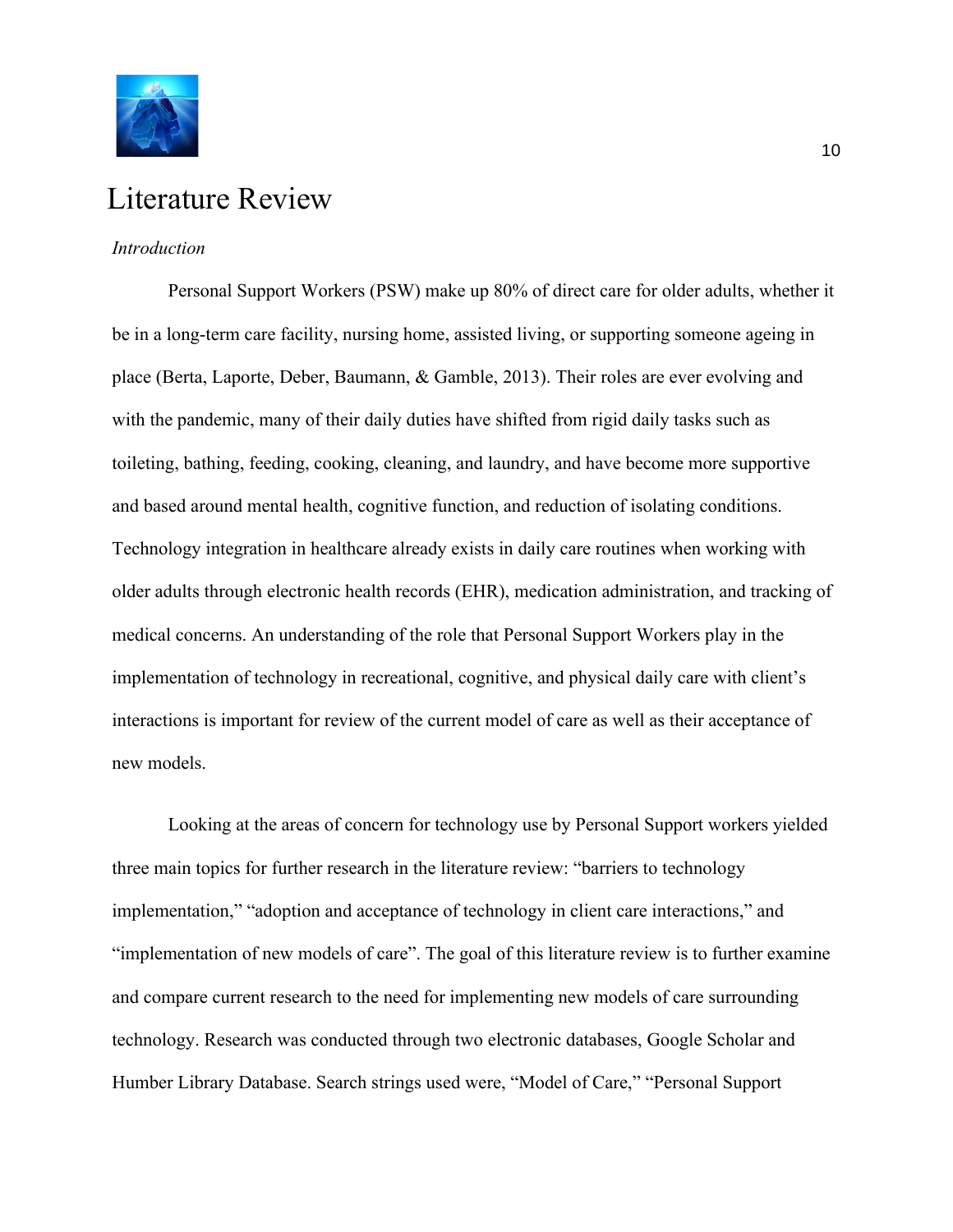

Worker AND tasks" "Acceptance of Technology," "Ageing in Place," "Community AND Assisted Living," "Barriers to Technology Integration," "Acceptance of Technology," "Technology AND Daily Care AND healthcare," and "technology adaptation AND healthcare."

#### *Theme A – Barriers to Technology Implementation*

Understanding the barriers to technology varied based on where research was conducted, and the population studied. The implementation of technology in clients' daily care in an assisted living home or long-term care facility will require support from a third party to ensure the ability to use it. Where some individuals will be able to use technology quite autonomously immediately, especially after they have been acclimated and taught basic skills, others will have special assistive considerations. Knowledge about how to accommodate older adults with hearing loss and visual impairment for example will have to be included in PSW training. Still others will require additional accommodations to interact with both the care worker and technology and may not be able to use it independently. With barriers facing the aging population and a concern for the shortage of primary care providers an important factor supporting nurse led intervention programs delivered through telepresence which provides twoway video communication (Bakas, et al., 2018). Staff members such as Personal Support Workers are key mentors and a major support system to older adults, as they often spend the most time with clients and are so heavily relied upon for care.

Vulnerable populations are at far greater risk for health concerns related to social isolation as well as against the use of internet-based technologies for health-related services (Gordon & Hornbook, 2016). The use of the internet is becoming an important tool to ensure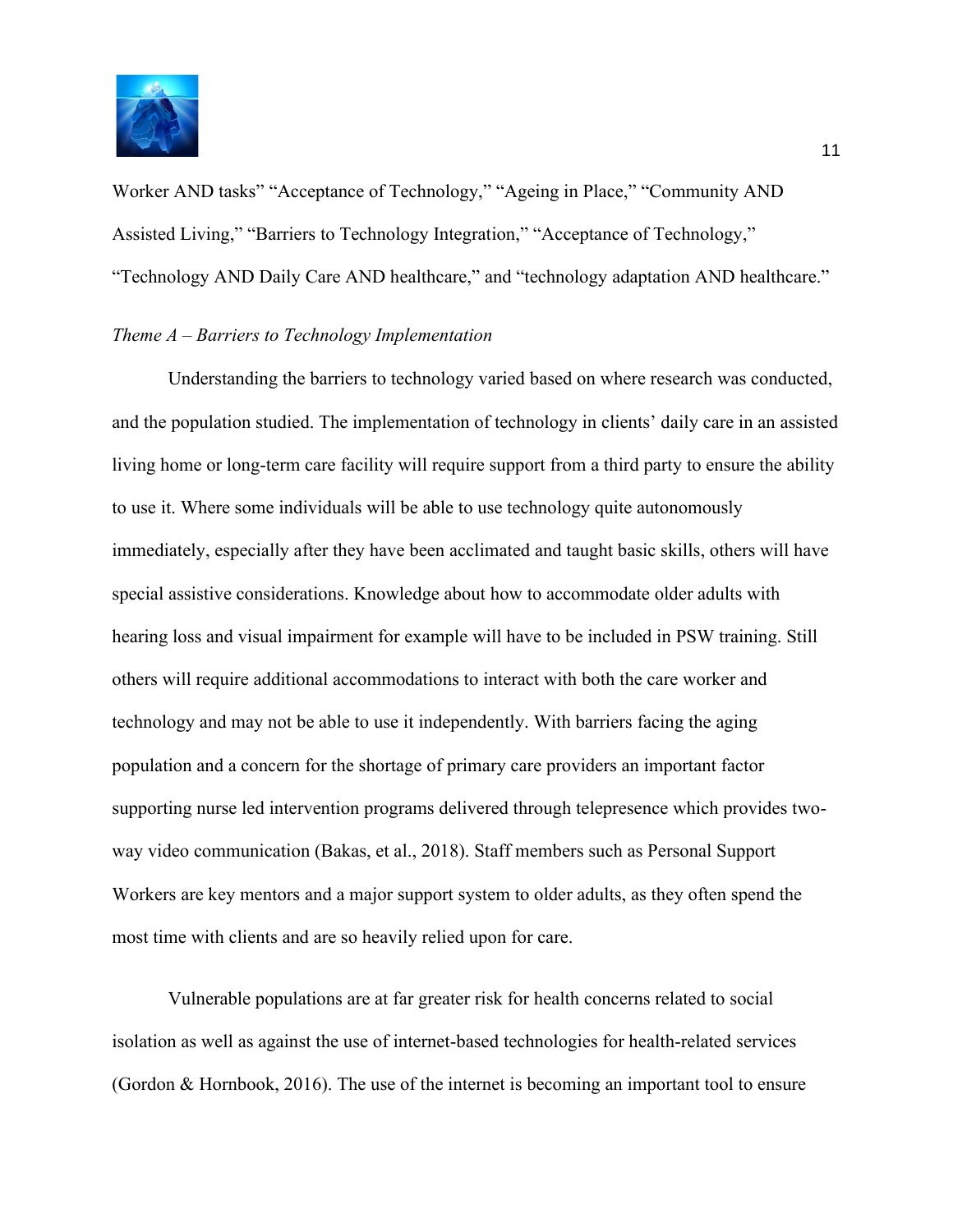

patients are informed about the healthcare, yet it is clear there are inequalities amongst users (Gordon & Hornbook, 2016) Recognizing how demographics play a role in the use of healthcare related technology is an important factor during implementation of technology driven models of care. Since PSWs work with such a diverse community of older adults, further research is required to assess their attitudes, behavioural intentions, and perception about the usefulness of technology upgrades in daily care activities (Strudwick, 2015). Attitudes towards such implementation can be hindered by factors such as personal history and demographics. A study, regarding the adaptation to technology use through a portal platform for personal healthcare, was conducted in the United States to such differences and disparities. The findings noted that the use of technology increased based on the person's health literacy as well as access to technology that had been acquired through employment, education, and personal usage (Gordon & Hornbook, 2016). Where there was an uptake to the use of the portal, it was demonstrated that those individuals had previous working knowledge of computers or the internet (Gordon & Hornbook, 2016).

Adoption of technology amongst health care professionals varies by field and most end users are not using the technology available to them or using it to its fullest potential. Studies have found that the use of technology in the healthcare field, specifically by nurses, was said to be impersonal and found that a lack of digital literacy and proper training were the main cause of stress related concerns (De Leeuw, Woltjer & Kool, 2020). The Technology Acceptance Model (TAM) is a theoretical model created to understand these types behaviours and intentions of employees in the business and computer sciences fields when new technology was being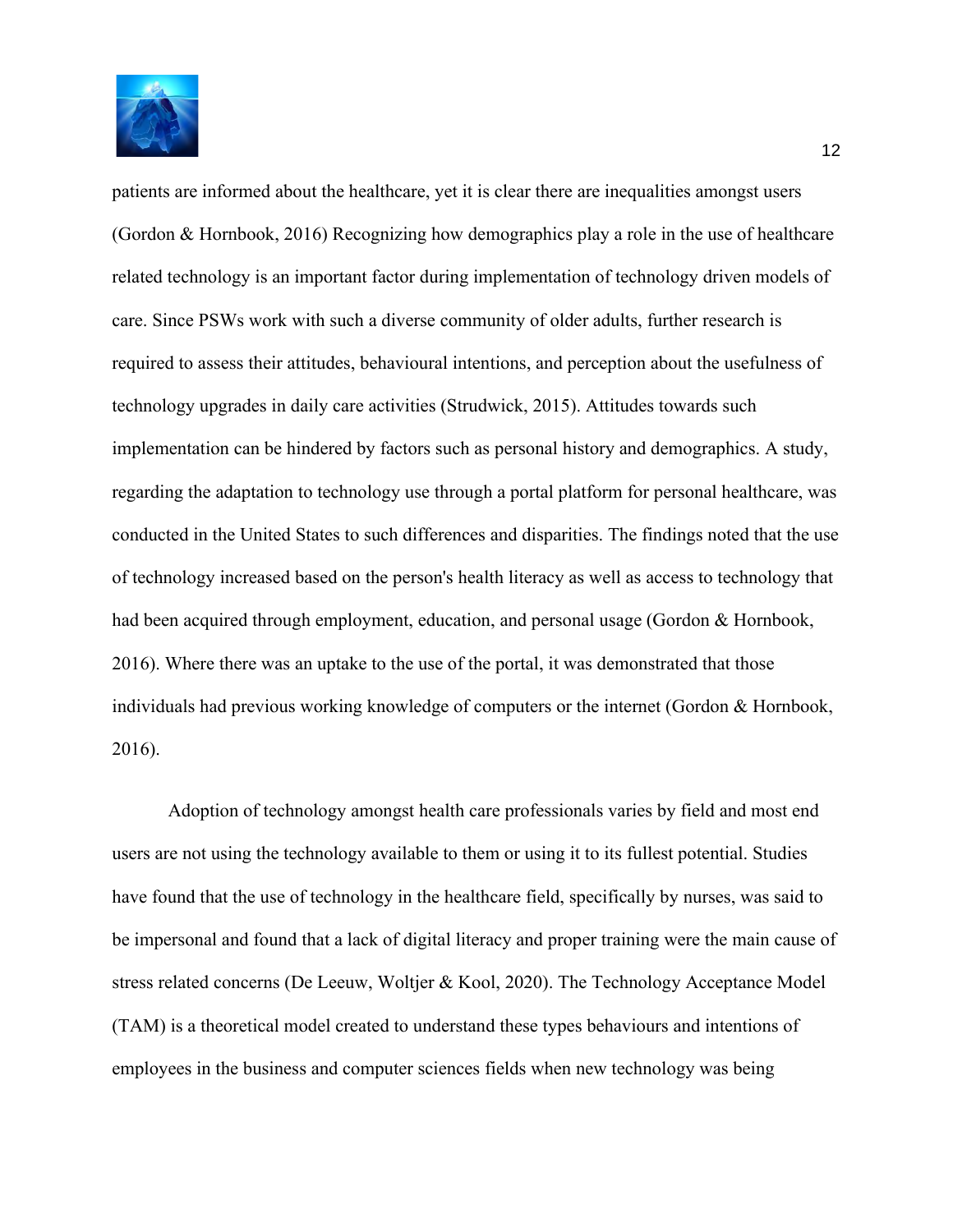

introduced (Strudwick, 2015). The intention of this model is to predict the perceived ease of use and perceived usefulness of technology through the end user's attitude. Predicting how technology would be perceived, supporting new technological integration and the adoption of new programs within the healthcare fields (Strudwick, 2015). Frustration and avoidance of technology is linked to the lack of use and education amongst health care professionals and those considered behind often had "insufficient and ineffective digital training" (De Leeuw, Woltjer & Kool, 2020). Supports from family members and friends that are involved in care for older adults plays a key role in adaptation of technology use and the engagement of PSWs in the integration of technology in the workplace with clients has been shown to not only improve health care for clients, but also improve work satisfaction amongst PSWs (Huijbregts et al, 2012).

If attitudes and behaviours towards such integration could be predicted, and this information used to offset resistance to the acceptance and usefulness of any technology-based integration, this would provide quality outcomes to daily practices and care. It would also assist with predicting much or how little effort will be required to integrate technological solutions to the improvement in care for older adults. Along with a potentially negative perception regarding usefulness and ease of use, other potential barriers found in another study included whether technology could support patient safety and improve communication amongst staff, especially regarding the potential for errors and lack of administration staff support of use (Strudwick, 2015). Since the TAM model can be used within a healthcare setting through the lens of nurses, the outcome of patient safety and client care culture can easily be adapted for use with Personal high levels of technology acceptance.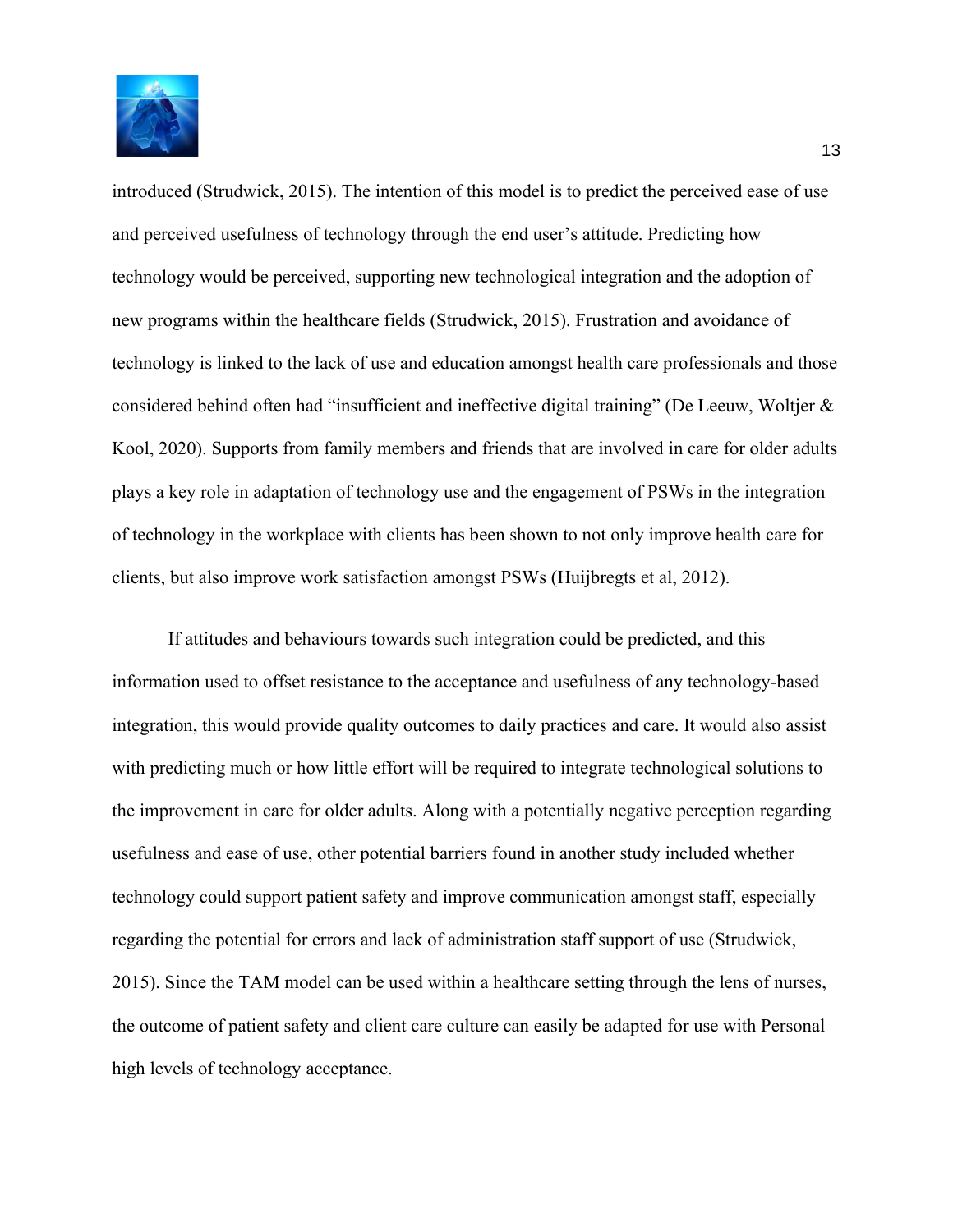

#### *Theme B – Adoption and Acceptance of Technology in Client Care Interactions*

Finding predictors to acceptance of technology supports the implementation of health care technologies among nurses. Accordingly, these studies can be used as an evidence-based practice models to support efforts that seek to integrate technology between Personal Support Workers and older adults. Few studies have provided concrete evidence on factors of acceptance, however those that do, use predictive methods based on specific criteria provided by research and interviews conducted on nurses. The major factor leading to the adoption and acceptance of technology integration was the change of perception in how technology can be applied within the organizational structure and patient care (Gagnon et al, 2010). How the system was considered useful to daily practices, along with the ease of use, changed perceptions and created a system of technology adoption by individuals. Lack of time and familiarity still created some barriers to acceptance. However, where participants found technology being used in a useful and meaningful way, acceptance rates increased (Gagnon et al, 2010). Gaps in demographic characteristics were found throughout the research studies and results focused mainly on organizational structures.

Many participants in studies of technology in healthcare, especially those that did not use it outside of work, felt that technology was ever changing and was difficult to keep up with (De Leeuw, Woltjer & Kool, 2020). There was also a general understanding that healthcare would change drastically in the future and they would need to stay caught up with these developments. Understanding that colleagues had also been struggling with technology adaptation and grasping these skills was important as it created a sense of facilitation amongst the staff (De Leeuw, Woltjer & Kool, 2020). Attitudes towards the usefulness of technology in daily care shifted when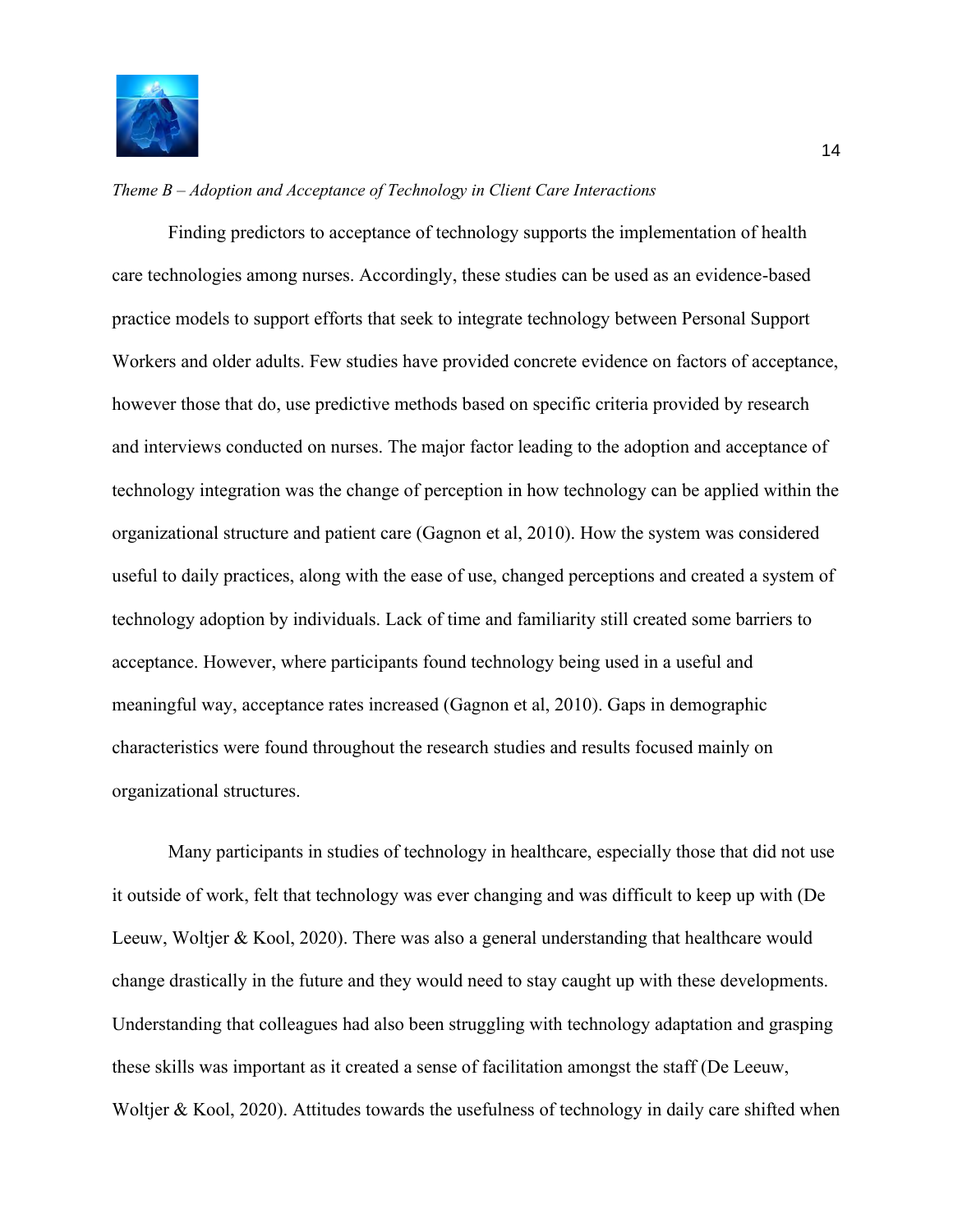

organizations accepted and defined the skill levels of employees and provided training and support in digital literacy. Predictive studies showed this leading to a cohesive workplace in which employees felt that they could share their experiences and concerns in an open and safe environment including safety speaking to administration and management teams (De Leeuw, Woltjer & Kool, 2020). Building a training program that familiarizes the end user with the technology is important, though ensuring that features and benefits support the understanding and feeling of usefulness remains essential.

Behavioural intentions were also a significant indicator of the likeliness of a successful transition and use of healthcare technologies. Nurses who were discovered to have a positive personality trait, and though being unsure of the usefulness of technology, viewed the integration with an optimistic lens and believed technology to be useful and found it easy to use (Strudwick, 2015). Being optimistic also leads to an individual's self-belief in the use of technology and their ability to use computers in an effective manner, especially in a work environment. Though the concept of "computer anxiety" does not predict actual acceptance, but rather that they have the confidence and are willing to work through areas of concern to achieve their expected outcomes (Strudwick, 2015).

#### *Theme C – Implementation of New Models of Care*

 Many businesses, including the healthcare system, are implementing the use of technology as a mandatory requirement. With mental health concerns and isolating factors due to the pandemic, it is clear that the field is moving in the right direction with technology-based practices in patient care models. Social influences greatly impacted the perceptions and attitudes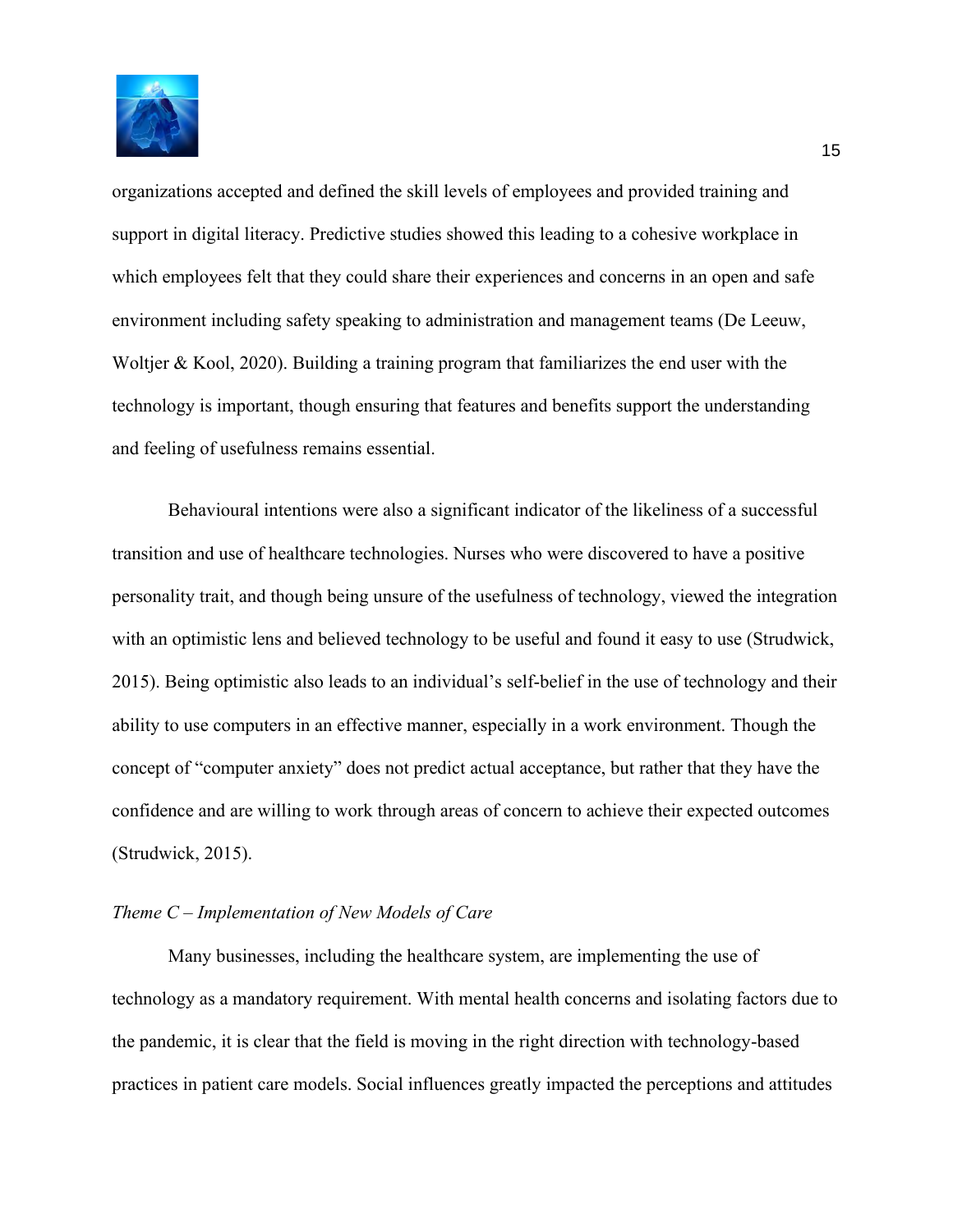

towards adaptations (Strudwick, 2015). The Technology Acceptance Model was used most in research and is considered as the most common model for technology acceptance. The model itself has been effective in explaining the differences in behavioural intentions and attitudes when it comes to influencing individual acceptance (Garavand et al, 2016).

 The Technology Acceptance Model predicted key benefits and factors that influenced individuals' direct behavioural intentions and their perceptions on the program, whereas the FITT-framework (fit between the Individual, Task, and Technology) provided identity factors which described how some nurses slower to adapt to technology at work (De Leeuw, Woltjer & Kool, 2020). Reflective practice in the workplace should also be considered when implementing support models within the workplace (Faller, Lundgren & Marsick, 2020). Users of technology in the workforce were found to face multiple barriers in facilitating effective practice and because of perceptions and lack of formal training or personal use, attitudes and behaviours were required to be challenged (De Leeuw, Woltjer & Kool, 2020). Whereas the TAM program mainly looks at perceptions and attitudes, the FITT-framework considers how the daily work tasks will be integrated with technology as well as the individual as a learner. Learnings from both studies allow for the adoption and acceptance of technology in daily care activities amongst Personal Support Workers through the suggestion of responding to perceived barriers, training and technology literacy from the onset rather than the perspective of "sink or swim", leading to frustration amongst healthcare workers.

#### *Conclusion*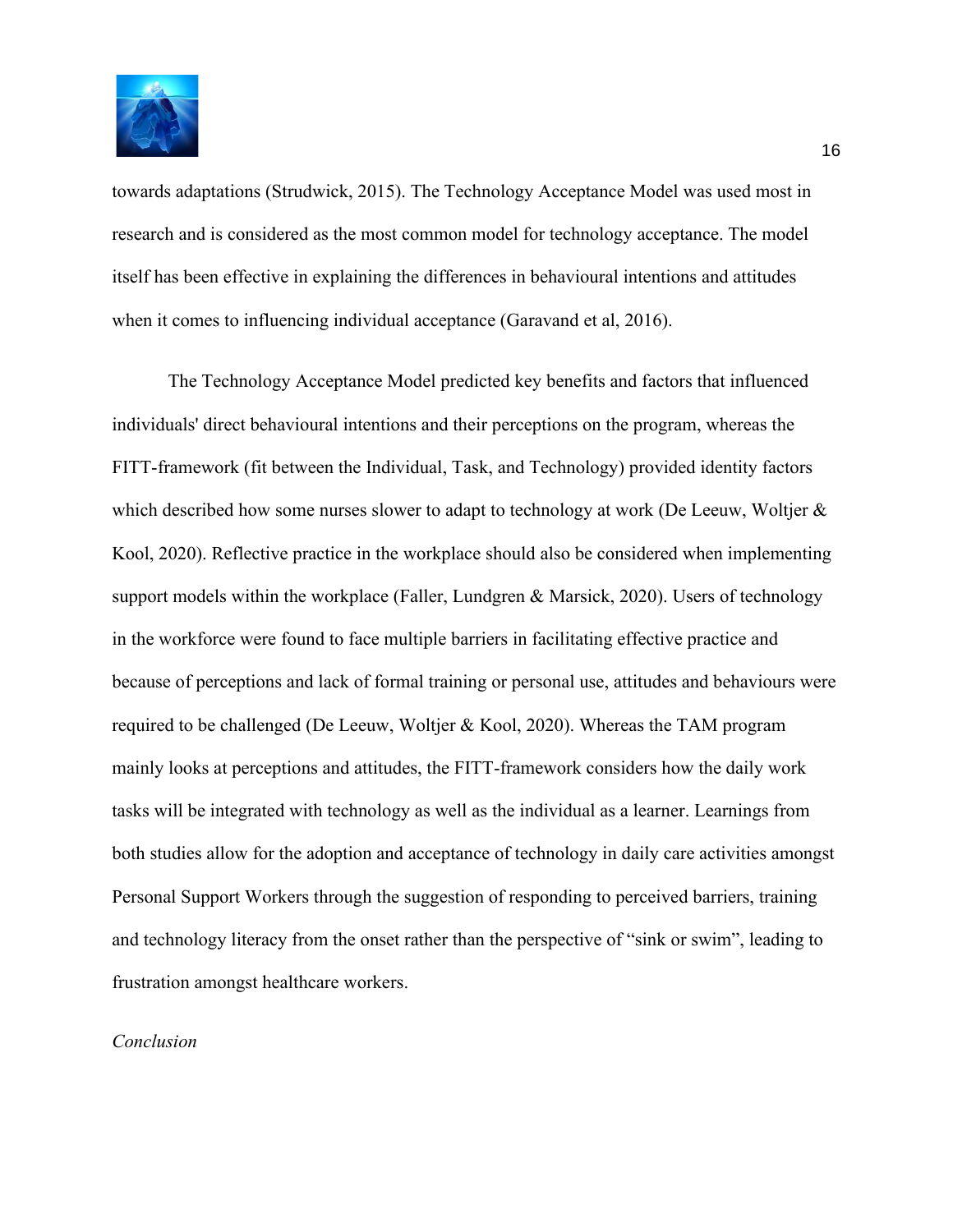

 Contributions of this research in the field present models of care that address the changing role of Personal Support Workers as they become more supportive in clients care surrounding mental health, cognitive function, and reduction of isolating conditions. It provides solid evidence to suggest how to remove barriers and move to acceptance and adaptation of technology to improve health outcomes. Frameworks for technology integration outlined in the research allows for facilitation of further research and initial stages of implementation of technology in daily care with older adults.

 Overall Strengths of this research indicates a positive reception of the program models and implementation. Different scenarios in the healthcare field, though with nurses, has been reviewed and outlined providing well thought out transitions for acceptance and adaptations. The different models of care share similar responses and therefore provide a solid foundation for technology implementation models.

These studies do not specifically note the use of technology by Personal Support Workers in the field of assisted living or long-term care but provide insight on some barriers and attitudes towards the potential use based on specific personal demographic history. Due to the fact most respondents across all studies found their personal use, or lack thereof, affected how they perceived their ability to use technology, additional research is required.

 Further research into how these models can work in community care settings for older adults ageing in place or living in assisted care homes is necessary. Completing similar research with Personal Support Workers as primary users of healthcare technology requires consideration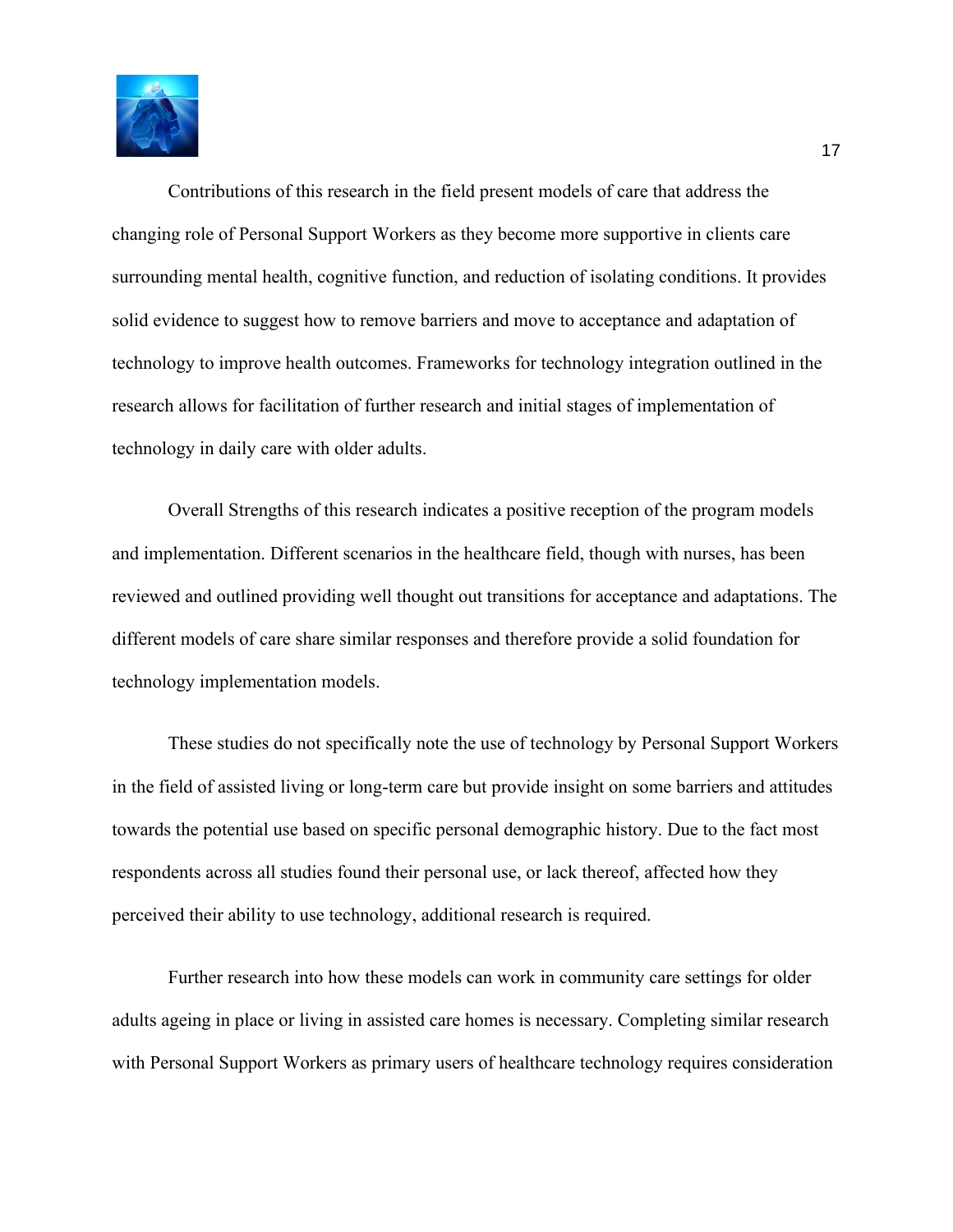

along with investigation into how demographics affect the outcomes and acceptance of technology integration.

# <span id="page-18-0"></span>Project Design

Working with the community partner it was determined that the best approach to this research was a design which involved survey distribution to all levels of governance at RCCSC. This being the introduction to the pilot project was introduced with videos, posters and takeaway information pamphlets for the members followed with a structured survey geared towards all three tiers of governance within the RCCSC community roles. The aims of this study is to determine RCCSC perception of iPad and Tablet technology integration to the care model by using the experts, the community, to ensure smooth transitions. At the end of this study guidance on further data collection may be recommended based on the findings. The approach to the RCCSC population was using empirical research method to better understand the RCCSC community's perception of their own technological abilities, and of older adult's use of technology, this gave insights towards adapting the PSWs client care model at a pace of ease for the staff. The research team worked to support the agency in gaining a holistic understanding of their populations' perceptions of technology use by conducting a cross-sectional study of the population based on job titles. Three sub-groups of the population, the Board of Directors, Administration and PSWs, was measured using this survey.

A quantitative approach was used to gather data in the beginning stage of the research and gathered data about the population's perceptions of technology use. A comparative analysis of the results was then completed to determine if there were any underlying barriers associated to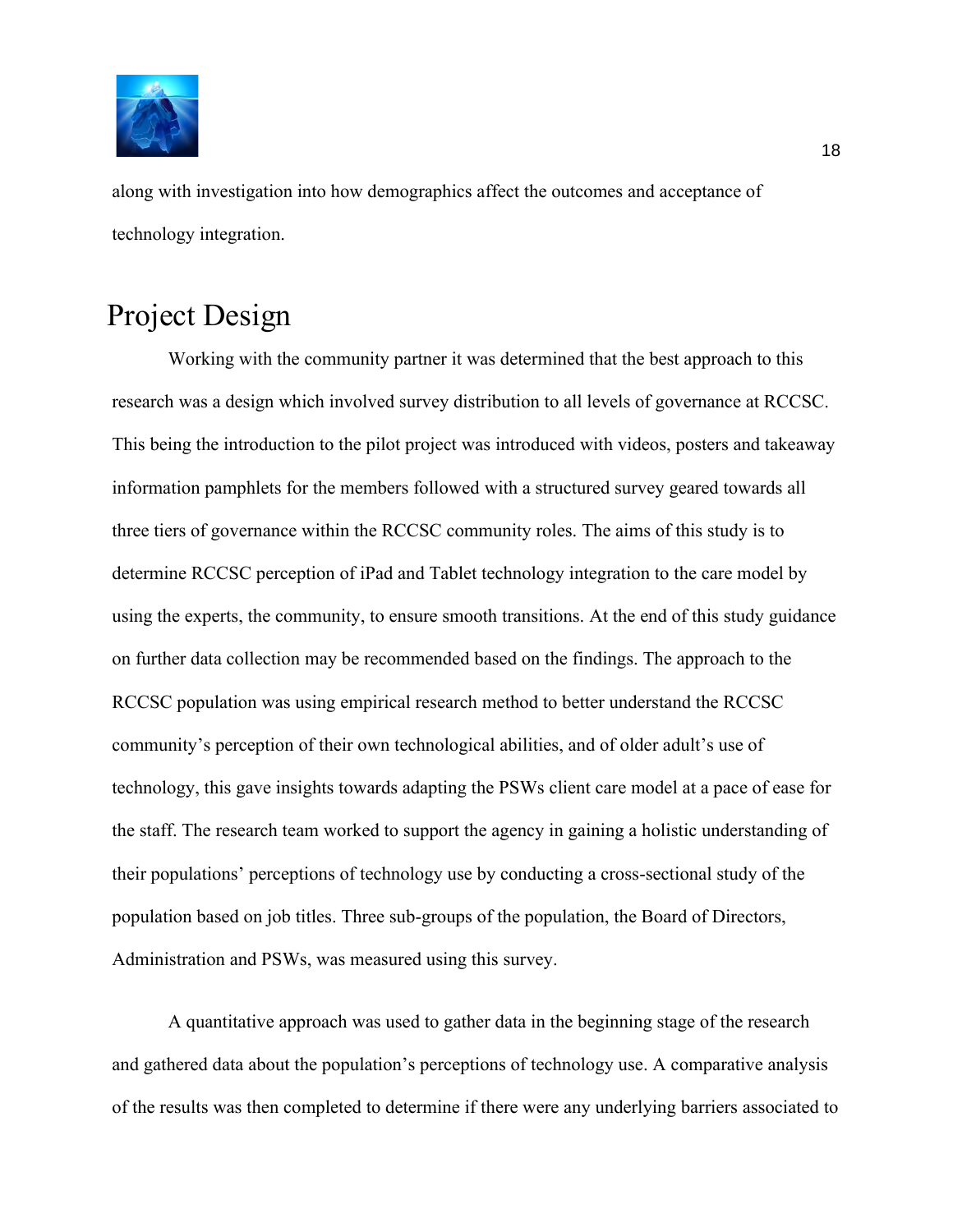

either of the three tiers. The data was analyzed using cross tabulation comparison, and the collected data was bucketed into themes and interpreted.

## <span id="page-19-0"></span>Ethical Considerations

This study will adhere to the basic principle of TCPS 2 (2014) - Tri –Council Policy Ethical Conduct for Research Involving Humans and the Humber's Ethic Policy. As per these boards of ethics, the following considerations have been thoughtfully discussed and planned for;

- 1. The participants will not be placed under any potential harm. Their identities will be protected at all costs by changing and/or removing their information that may reveal their identity, should the participant respond with any revealing comments. The researchers will not request any identifying information. Researchers have considered any potential psychological distress, participants will be reminded they are at no financial risk, and there are no risks to their current job related to this study. Participants will be provided services related to Human Resources or Counselling should they request.
- 2. Participation of all RCSSC Community is requested by the ED for the initial survey, but at no time will the participants' jobs be in jeopardy due to refusal of participation.
- 3. All consent forms will include and recap the intentions and purposes of this study, how information will be stored, and what information will be shared and how.
- 4. The community is made up of eight BoD members, four admin members, and 42 PSWs. We will ensure the ED will not know who responds to further research after the preliminary survey.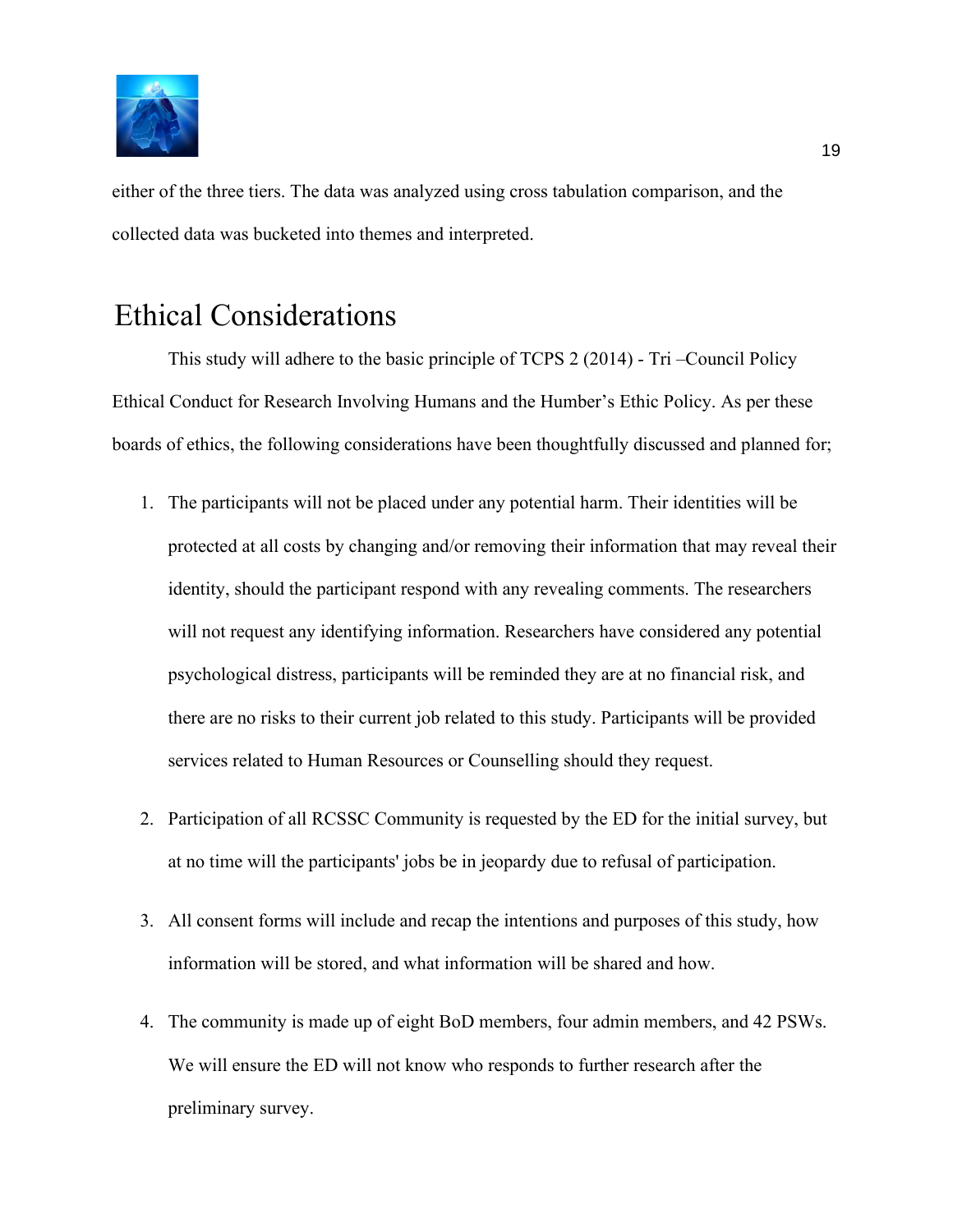

- 5. Ethical considerations for accessibility are in place to ensure everyone has a voice. Researchers will set aside time to assist participants who want it, to answer any questions or concerns they may have in regard to any of the steps via phone or email.
- 6. Introducing ourselves ahead of time to build rapport with the PSWs to learn from them
- 7. All aims and intentions of research will be disclosed upfront. Consent forms for survey and all research will be read to and given to participants to read for themselves before singing.
- 8. Participants will be informed they will be held to the confidentiality standards of RCSSC and Social Work code of conduct policies.
- 9. Consent will inform participants that all research is being done for the purpose of providing feedback to ED at RCCSC to implement a new model of care using technology.
- 10. Disclosure due to the anonymity of the study, your responses cannot be pulled from surveys because we cannot disconnect personal responses.
- 11. Work integrity disclosure, at no time will the participants be penalized for their participation or response to any questions.
- 12. Any knowledge given outside the scope of information and how we will deal with it will be disclosed in the consent form, everything will remain anonymous excluding any information divulged related to harm or potential harm to any human.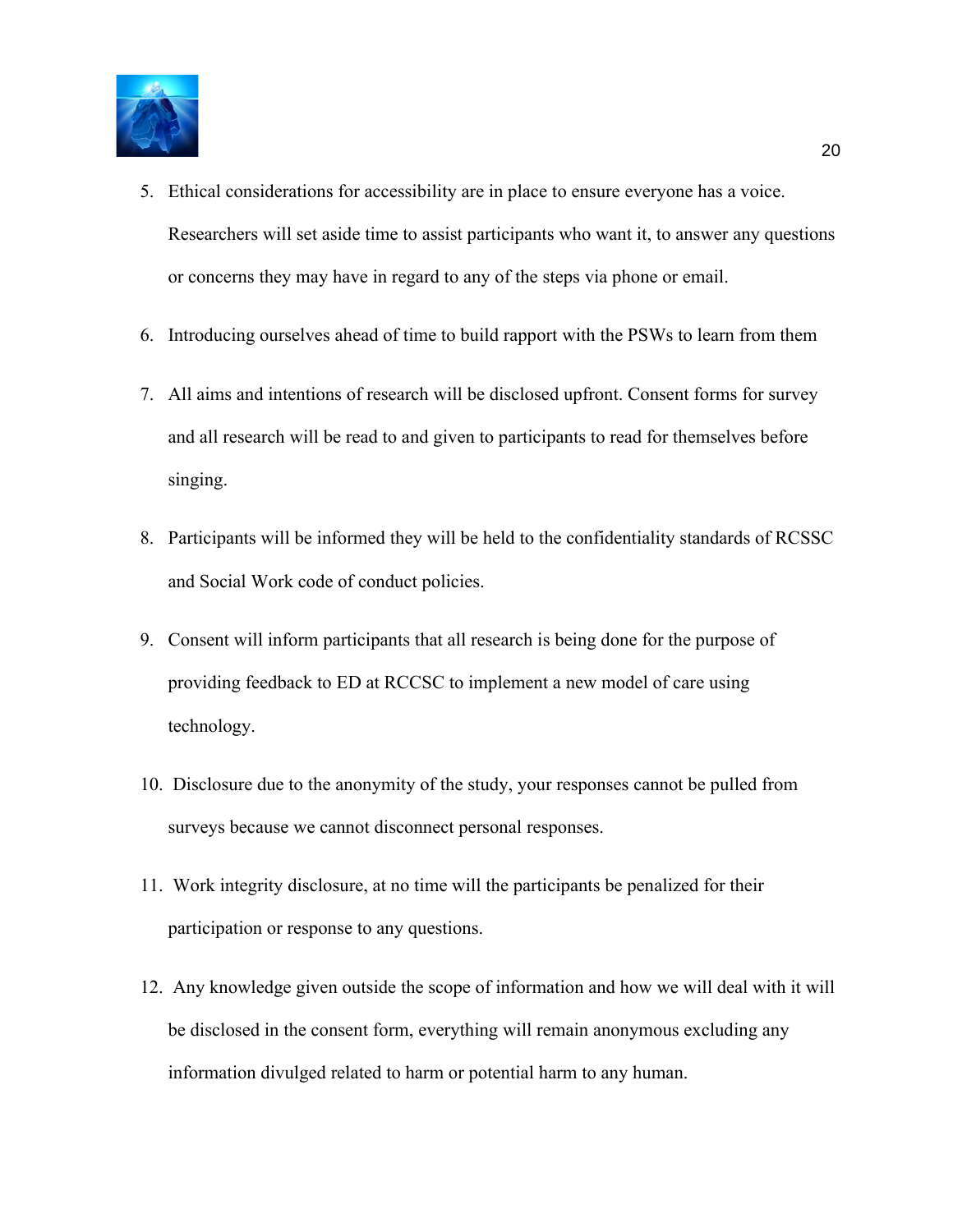

- 13. Champions will be requested to come forward to support continued research or project building; at no time will the ED or researchers request specific staff to participate.
- 14. Surveys will be distributed through hardcopy and electronically, all emails containing participant information will be downloaded and stored in an encrypted file for two years before being destroyed. The original email will be deleted once downloaded. All hard copies will be shredded. No defining information will be on these surveys.
- 15. Data will be collected and saved on a password locked Humber shared file only accessible to the three researchers.

# <span id="page-21-0"></span>Key Findings

- 89% of all respondents are willing to learn about the use of technology.
- 74% shared they were interested in learning about technology to support RCCSC.
- $\bullet$  81% of respondents supported clients connecting with their personal community (i.e. family and friends).
- 71% of PSWs believed that technology would help clients age in place longer.
- 50% of PSWs describe themselves as sometimes using new technology and only 25% noted that they always use new technology.
- 74% of all respondents feel that it would be helpful for clients to be connected through technology.
- Over a quarter (29%) of PSWs are unsure or are falling behind in their personal use of technology.
- Only 37% of all respondents have used iPads or tablets, although 82% have used similar devices, such as smartphones.
- 92% of overall respondents perceived ease of use was the main reason for older adults to not use technology.
- The response to agreeing or disagreeing to clients wanting to learn to connect to the community with technology, on average, 69% of respondents fell on the side of agreeing with this statement.
- Majority of responses 74%, were in favour of technology integration at RCCSC.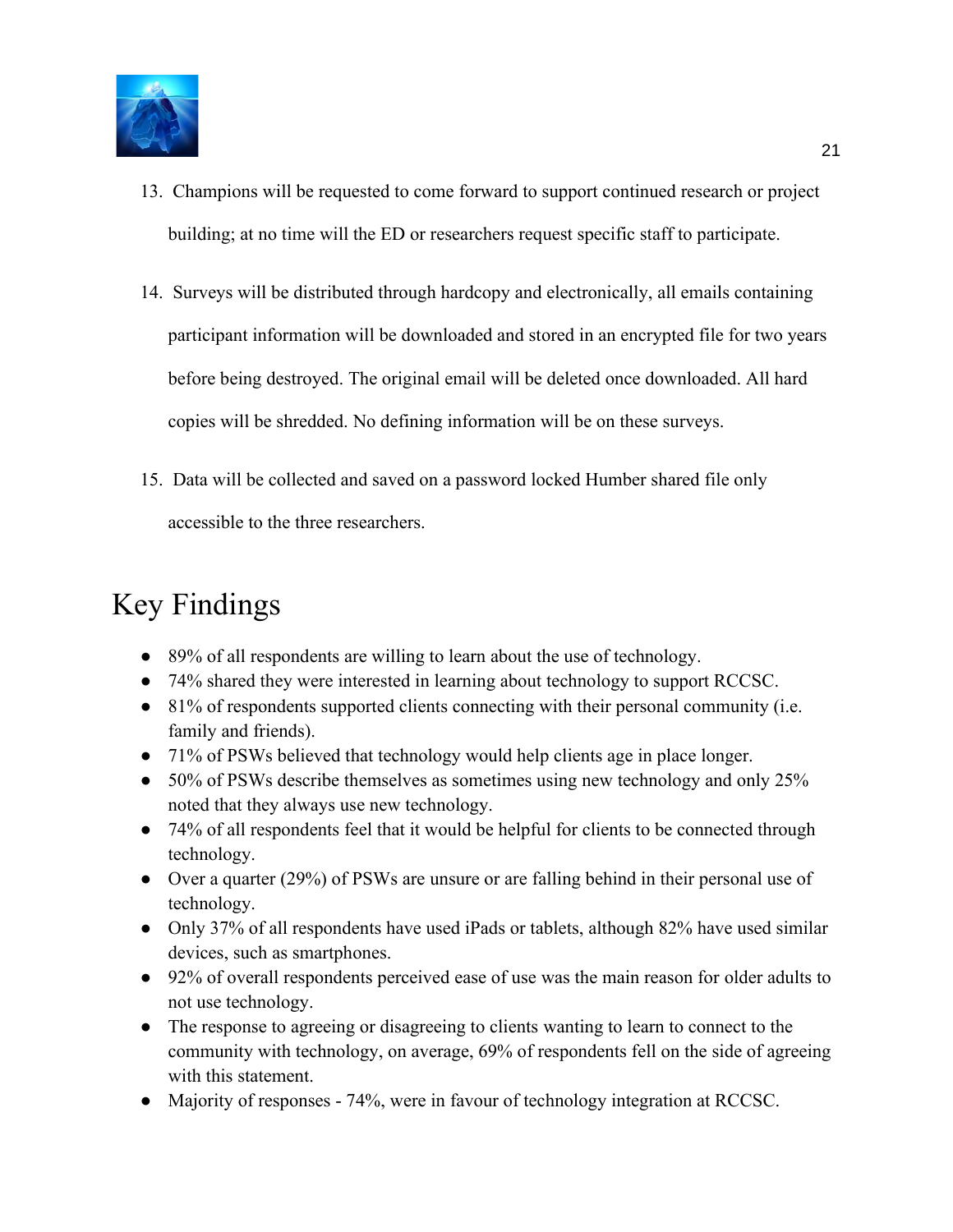

- 85% of all respondents have access to technology.
- PSWs were more likely to use email and communication platforms (86%), as well as social networking and audio/video multimedia ranking at 54% and 50% respectively.
- 72% of all respondents agreed they believe they can easily use technology.
- Overall, 63% participants believe that nothing prevents them personally from using technology.
- 88% of all three levels see that technology will help older adults age in place longer.
- Overall, 77% of participants noted that they could see technology, mental and physical health support for clients at RCCSC.
- When asked what programs and technology is most used amongst the governance, email (89%), communication platforms (77%) and audio video sites or platforms (54%) ranked the highest.
- The BoD and Admin team ranked Money  $(100\%)$ , not wanting to try  $(\sim 80\%)$ , and lack of support (70%) as their top reasons for prevention of technology use amongst clients.

### <span id="page-22-0"></span>Analysis of Findings

Research was conducted and analyzed based on our research questions presented to the group by Lisa Mudie, the Executive Director at Richview Community Care Services. The analysis looked at real or perceived potential resistance, benefits, impacts, amongst the governance the three levels of governance (PSWs, Board members, and Administration staff).

Responses were received from 5 members of the Board of Directors, 5 of the

Administration Staff and 28 Personal Support Workers.

Initial assumptions of the researchers were there could be a divide amongst the three levels of participants with possible resistance and acceptance based on what would benefit the specific group. As an example, the Personal Support Workers may consider this additional work which they could begrudge. This perception may have limited honest responses to the data. However, after gathering and reviewing the data, results presented an interest in technology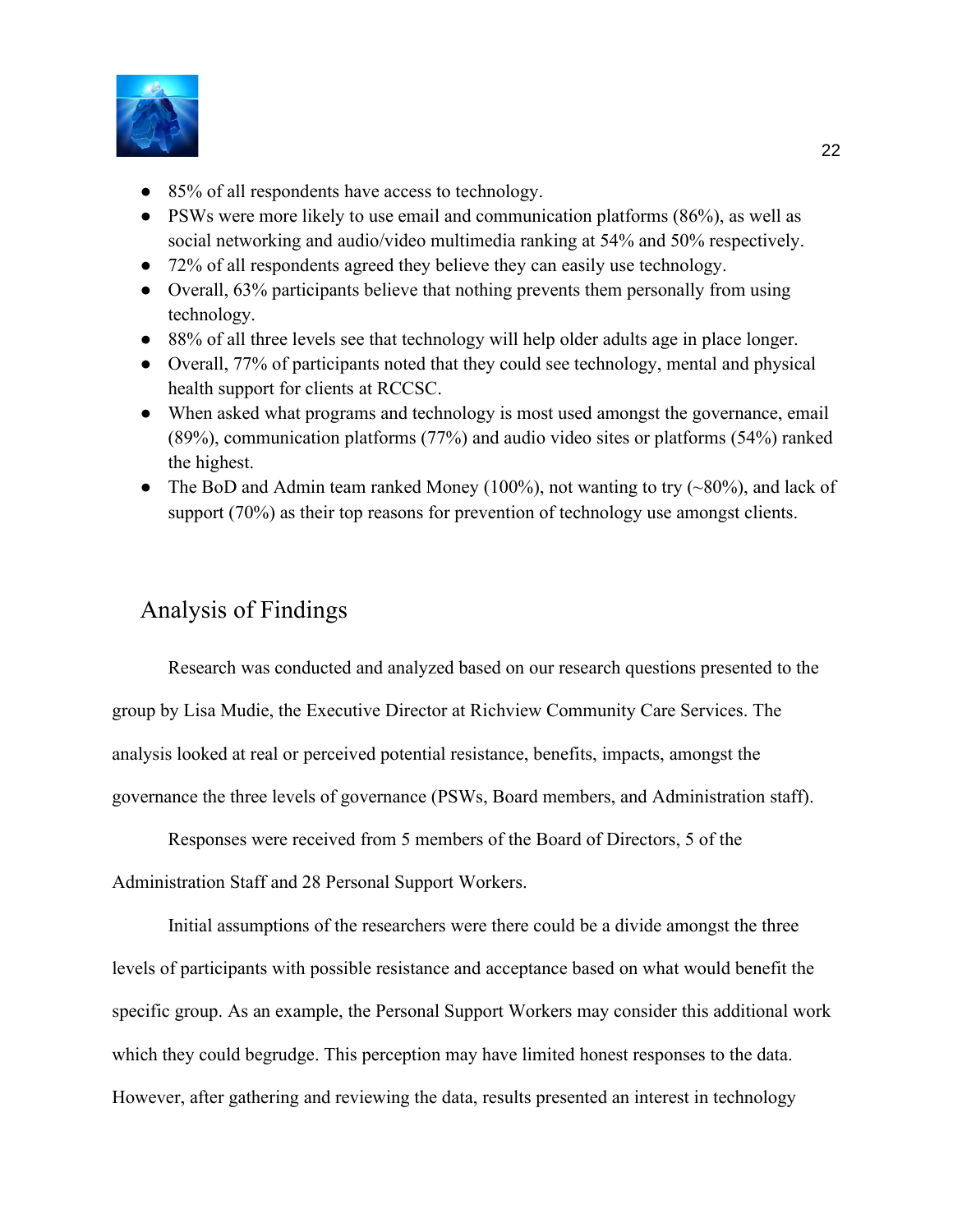

integration to support clients and a willingness to learn how technology can better support RCCSC as an organization and respondents individually.

Questions regarding comfort and interest levels of personal technology use was key to the group understanding if there would be any resistance amongst the groups. When asked about



otherwise 'keeping up' or 'ahead of others their age' (see figure 1.0), of which 79% of PSWs indicated they were at minimum, 'keeping up'. This is one indicator that there will be little resistance with integration.

The Administration Team and Board of Directors are also showing a positive perspective regarding their personal use of technology. Though 2 of the Board members noted they are likely falling behind, none indicated that they never use new technologies or technologies in general.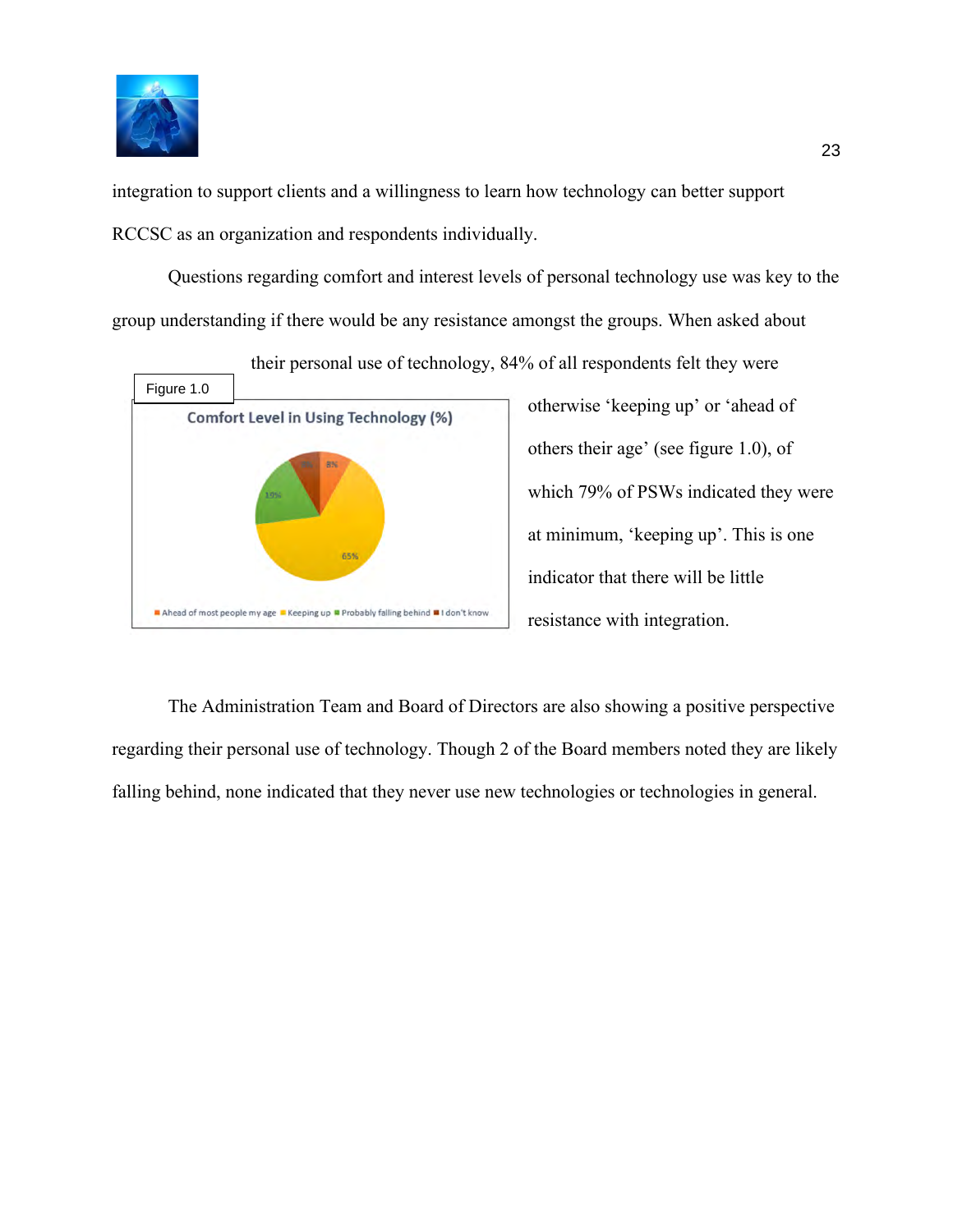

the group (38%) were

more likely to only

'sometimes' use new

technologies in their

be an impact on

that should be

considered during

launch of integration.

training or willingness

Figure 1.1 Interest Level in Using New Technology - count 1B 16 14  $12$ ¥ TOP personal life. This may 10 nses ū **Total Resp** I sometimes use technologies I often use new technologies I always use new technologies BoD Admin PSW

No responses were recorded in 'I never use technologies' data across any level of governance.

There may be some resistance amongst the PSW team accepting new technology as majority of

Results from the personal interest level amongst the Administration staff would be

considered a benefit as they would likely take on a supportive role for the technology integration

launch. Figure 1.1 indicated that all 5 of the Admin team 'often' or 'always' used new technologies, though overall only 65.7% of respondents felt that they were patient with technology. Lack of patience when using technology indicates that there is a need for training and support from the admin team. One major impact on



where support may be a hinderance is both the BoD and Admin teams indicated they were less likely to be patient when it came to technology, each only having 20% of the group's population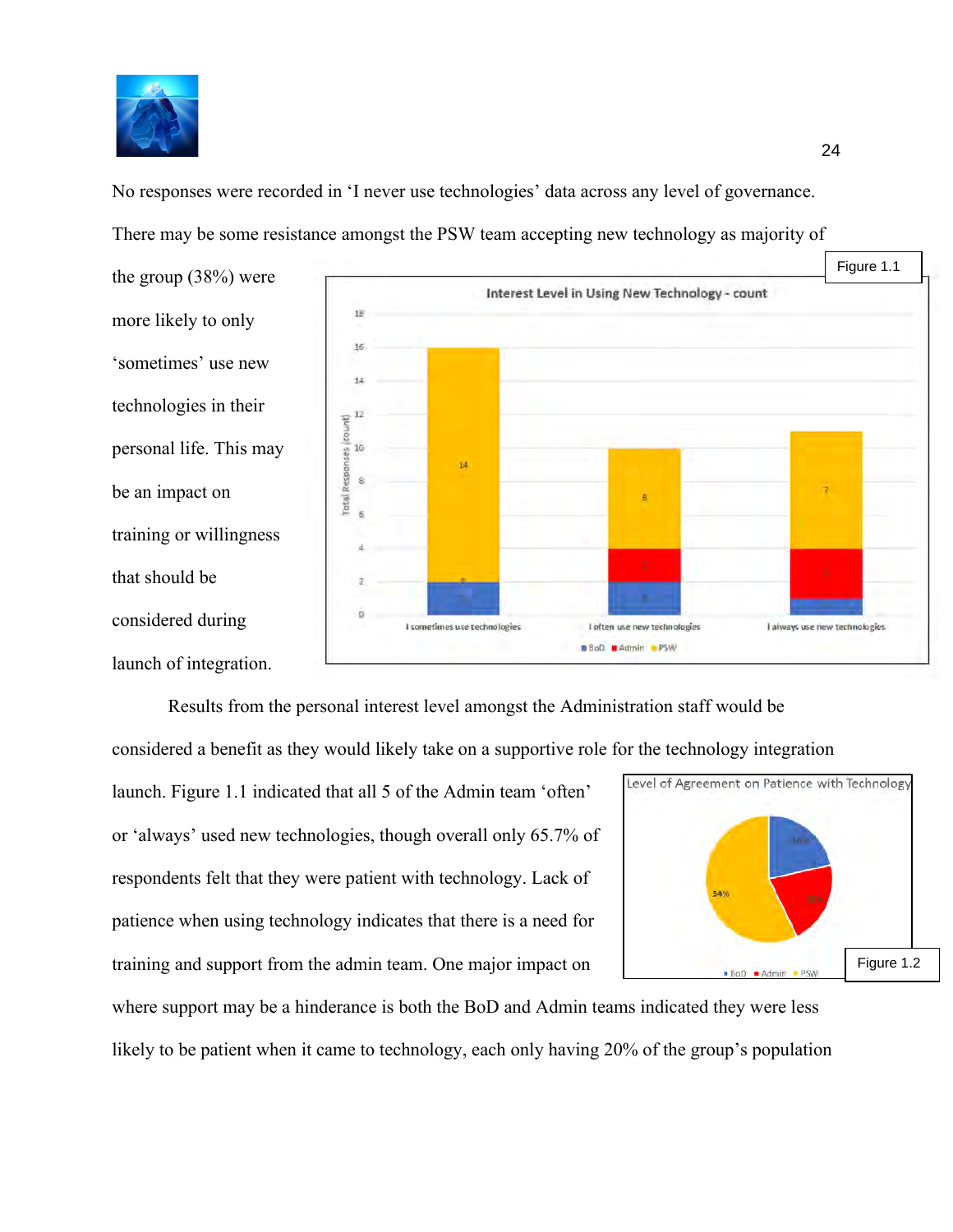

responding that they agree, however, this is somewhat still a benefit as just over half (54%) of the PSW team felt they had patience with technology (See figure 1.2).

Types of technology was also considered amongst the groups to understand if there was any resistance. During initial review of the data, only 37% of the respondents indicated that they had used and iPad or tablet. This was considered a potential resistance or negative impact on the integration project as the funding was obtained for these types of devices. Upon further review, 82% of all participants had used a smartphone and 68% had used a computer or laptop, providing a base for understanding how to shift over to the pilot devices if iPads and tablets. It was found that 100% of the administration staff and 82% of the PSWs had or are currently using smart phones, and on those devices, email (85%), communication platforms (77%), audio video platforms (54%), and social networks (44%) made up the majority of program types being used. Understanding both the types of devices and programs/applications used by the populations is a benefit to the technology integration process by allowing the community partner a way of connecting current and future uses seamlessly.

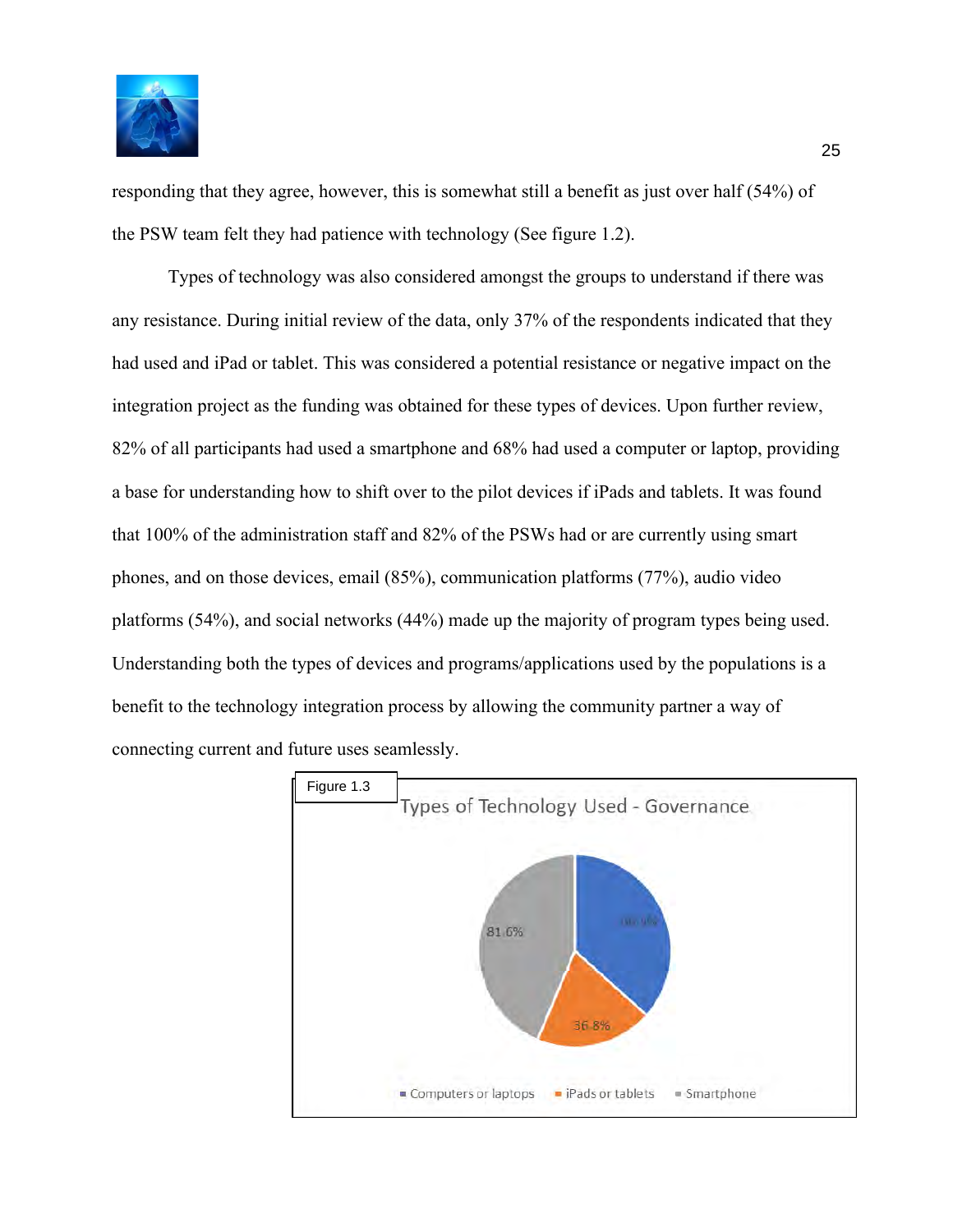

Another key indicator the research was aiming to discover was if there were any comparisons between what perceived prevention of technology use in older adults as well as on a personal level. Figure 1.4 is a visual comparison of the how each level of governance responded to the questions "what prevents you from using computers/handheld devices" as well as "what prevents older adults from using computers/handheld devices". Figures 1.5 and 1.6 are the responses broken down individually and governance is compared accordingly.

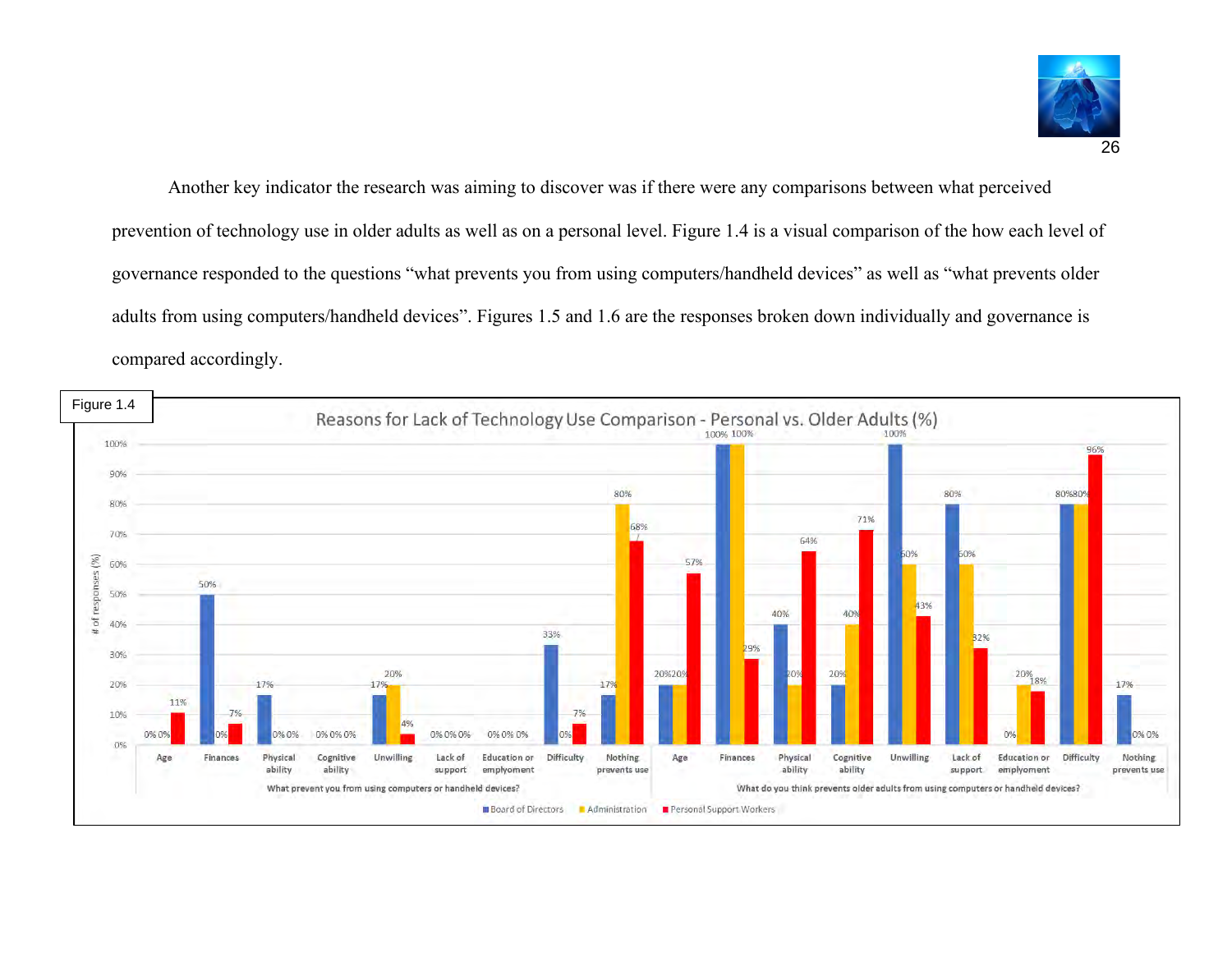

personal life. The

BoD did vary

have been due to

of the members.

There are not only

outside members,

The first data set did not show an overwhelming response for why respondents did not use technology, such as why from figure 1.1 we saw just over 50% of PSWs only agreeing that they sometimes use technologies. This does however provide information that can prevent resistance amongst the PSWs and Admin staff regarding integration. In fact, both the Administration staff and PSWs both indicated that nothing was stopping them from using



some of which are older adults, but also clients of RCCSC to make up the Board of Directors. Acknowledging that their responses weighed more on the side of ability (17% physical), difficulty of use (33%) and financial aspects (50%), may be swayed based on these variances in group formation.

Age, finances, willingness and difficulty made little to no impact on the results from the Admin team as well as the PSWs. No impact was found in cognitive ability, support, or education/employment on any level of personal use of technology.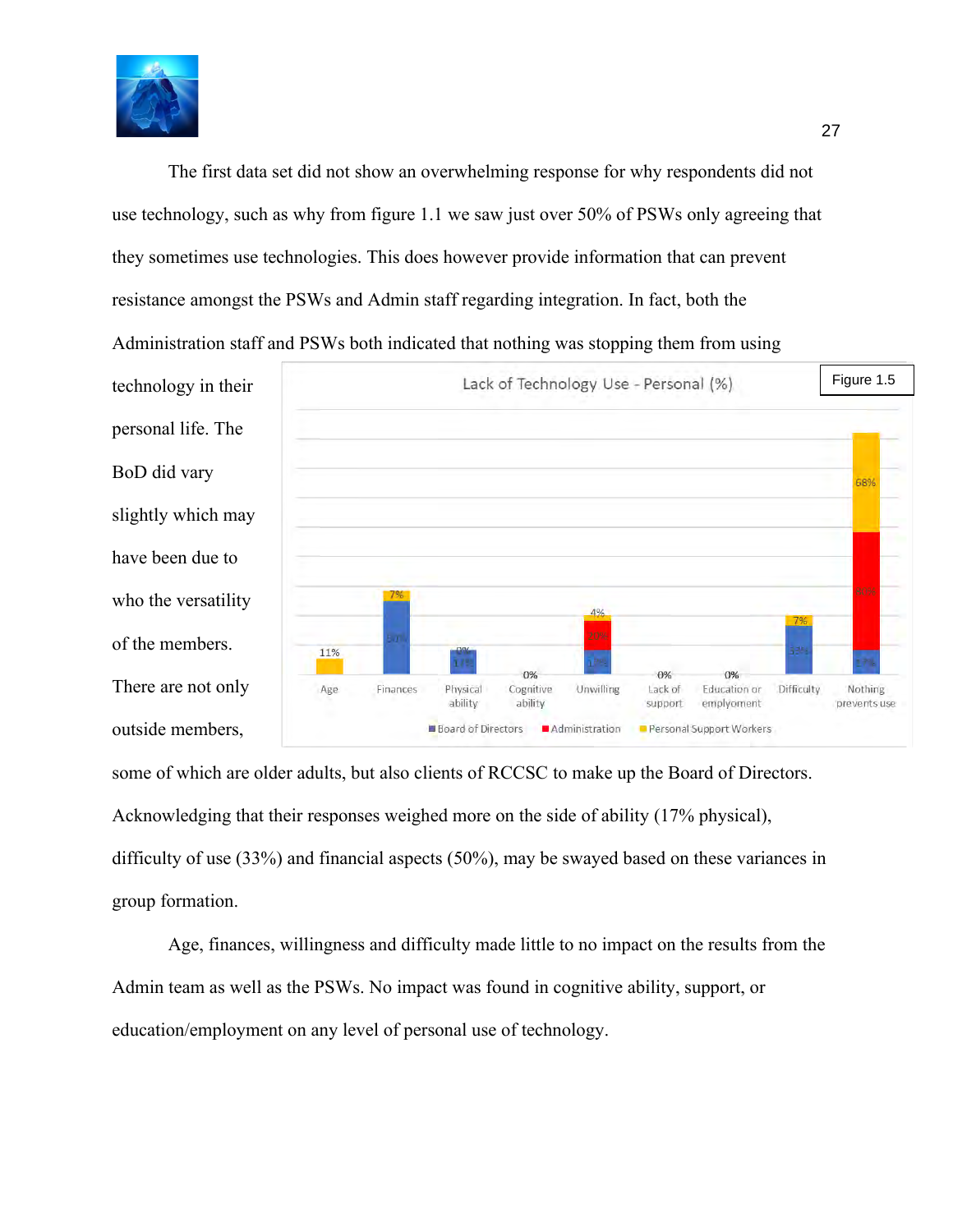

This data varied amongst all 3 levels of governance when it came to perceptions of why older adults are not using technology. There were 2 exceptions; majority of participants indicated that older adults think technology is too hard to use, and on the opposite end of the spectrum, minimal responded with employment or education not impacting their use.



100% of all respondents from both the Admin team and BoD indicated that the cost of technology would hinder the use of technology yet the PSWs response suggests that this is a low concern, with only 29% considering it a potential resistance. The Admin team and BoD each noted that older adults were also more unwilling to try to use technology and they likely had a lack of support to do so. Personal support workers indicated both areas to be a lesser concern, likely thinking that they are able to support their clients in the RCCSC setting, but age (57%), physical ability (64%), and cognitive ability (71%) were stronger factors for not using technology amongst older adults. A significant benefit to this research and to the integration process is the PSWs are working one-on-one with clients on a daily basis, which provides that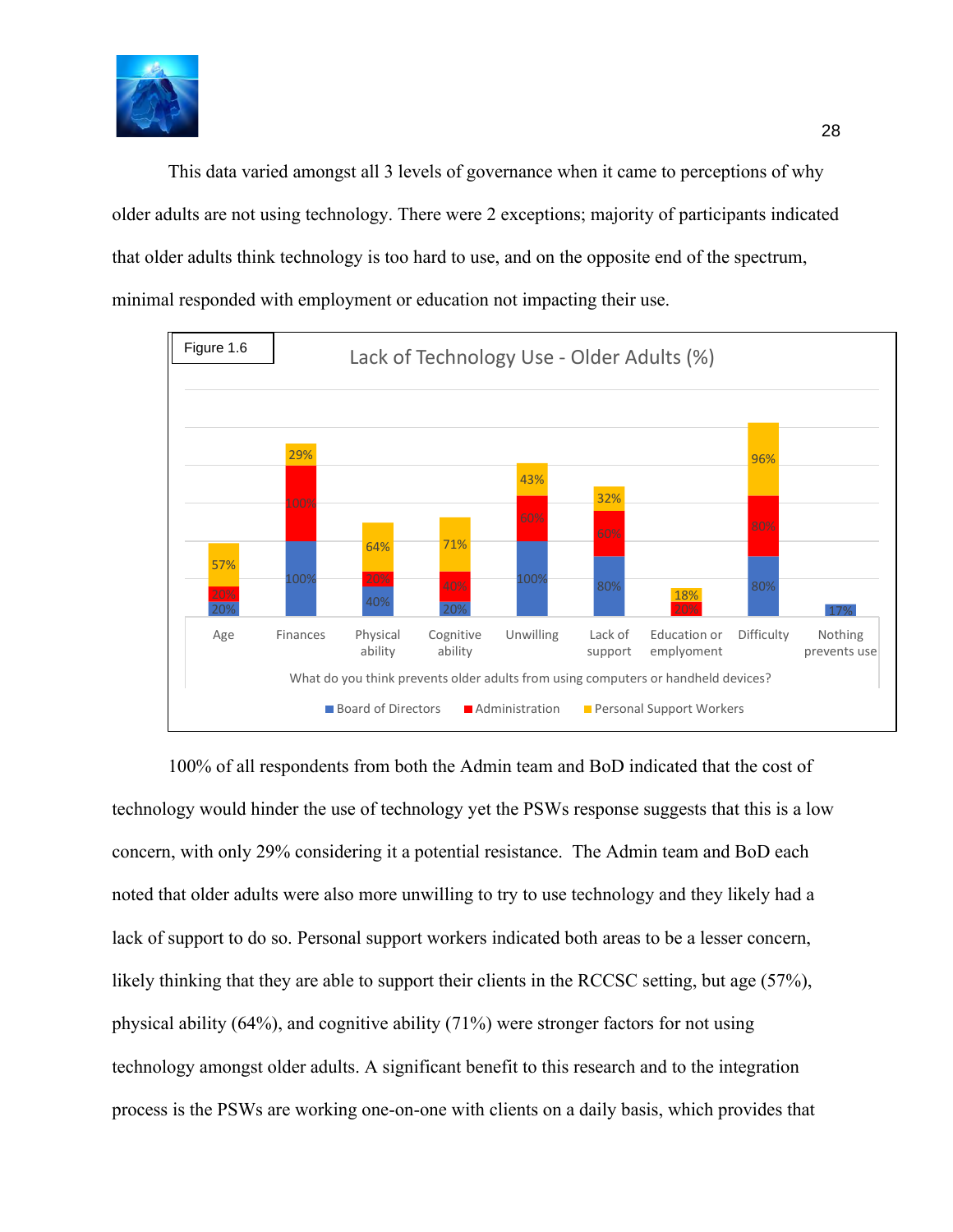

variance simply because each client's needs are different. This may end up becoming a resistance or impact for technology implementation as the decision makers and those working with clients have a varied opinion on perceptions of the older adults within the RCCSC community. This may also include some impacts to programs or difficulties amongst the groups in understanding needs of clients and that of the funding body.

Research also led the team to understand that there was a perception of a need for the use of technology at RCCSC. There were multiple data points that provided the research results that indicated that all three levels of the governance viewed technology integration as an important aspect. The administration staff appeared to find that all categories of need surrounding

connection to family, friends, and their community as well as how it could support aging in place longer. Regarding Figure 1.7, each line within the chart is considered a response by one person within the categorized. Overall, the Administration team appeared to



recognize the importance of these needs of clients. The Board of Directors had similar responses with the exception of one respondent only noting that technology integration will help clients age in place longer.

Data for the PSWs suggests that connection to community and family as well as supporting clients age in place longer is an important aspect to this group. The PSWs are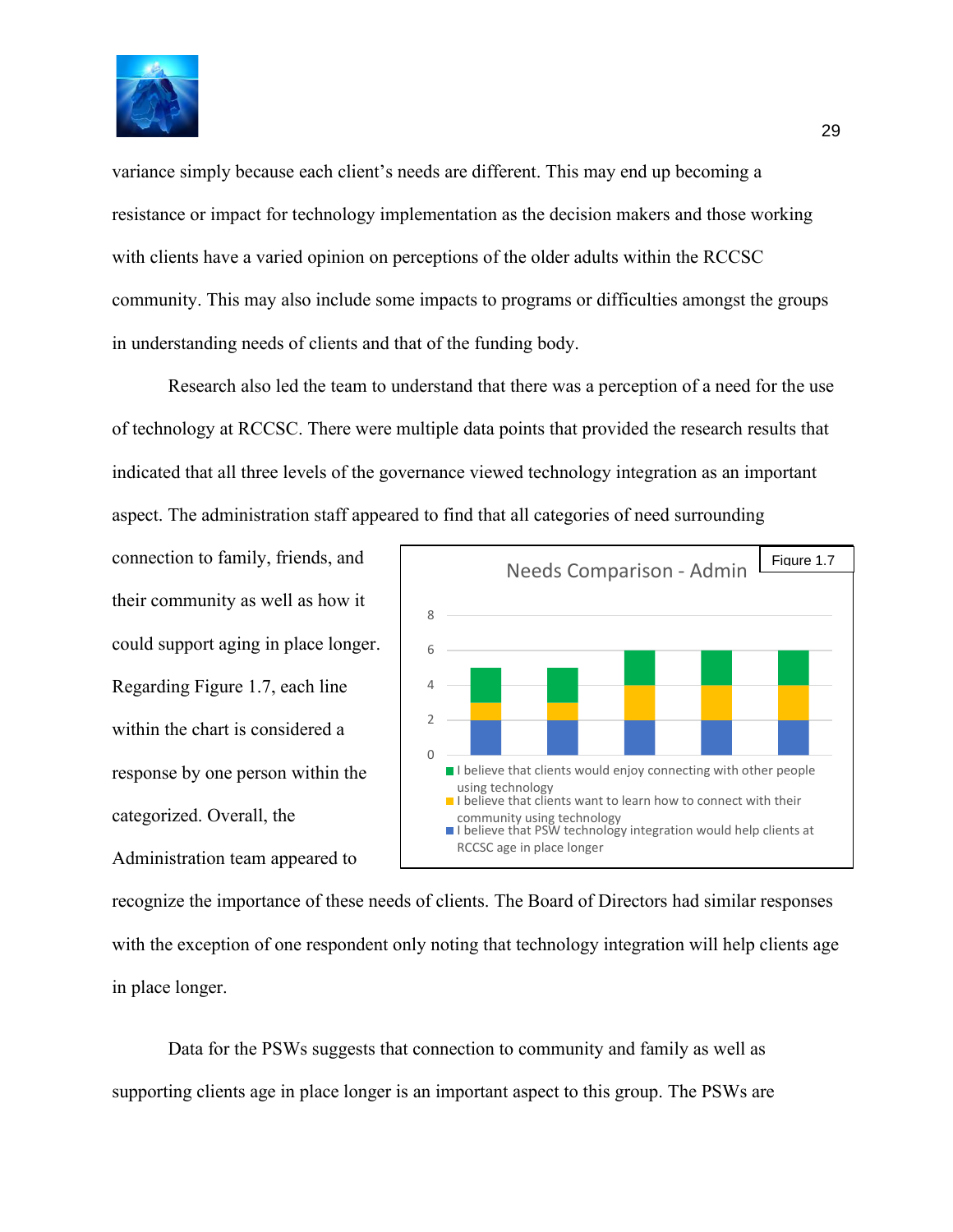

Figure 1.8Needs Comparison - PSW I believe that clients would enjoy connecting with other people using technology I believe that clients want to learn how to connect with their community using technology I believe that PSW technology integration would help clients at RCCSC age in place longer

working daily with the clients and responses indicate that many of the clients would find this

helpful. An important note for this chart is that some of the PSWs are working with older adults that are not capable of using technology due to physical (64%) or cognitive (74%) barriers

(as outlined in figure 1.6) or are more familiar with personal details of a client's life (i.e., no children) and therefore may not consider these important for their specific client community.

Research also indicates that 74.4% of all respondents agreed that the use of handheld devices when working with clients at RCCSC for physical, cognitive, and social health as well as 93.4% shared that they would like to grow their own knowledge of technology and 74.4% showed interest in learning more about technology skills to improve their own brain health.

hing

Willingness can also be seen amongst all levels of governance in wanting to learn new technology skills for working within RCCSC (89.7%) of which 82% of PWs agreed.

Learning style results provided some details for next steps for our community partner. 75% of PSWs shared that someone teaching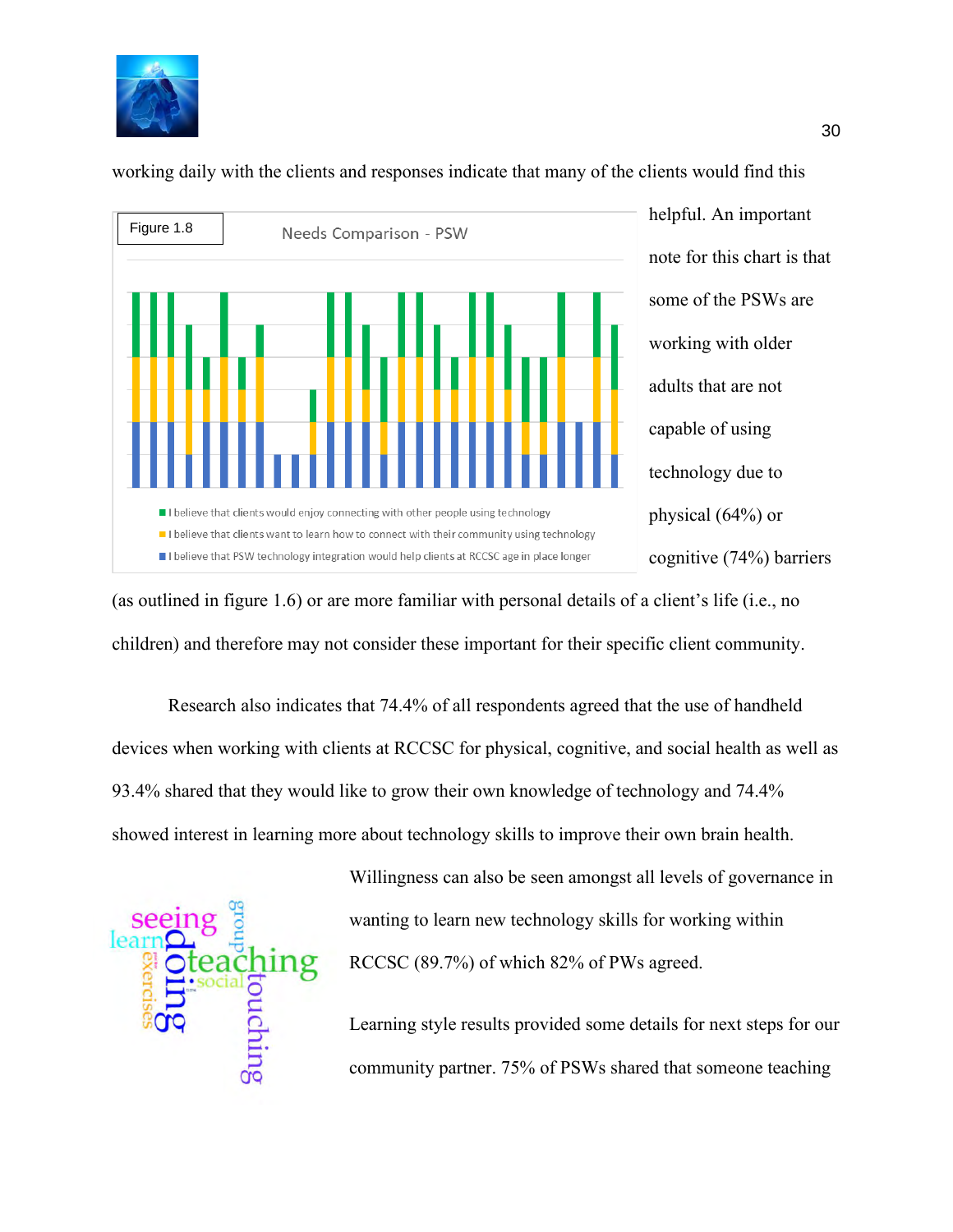

them was the best way they learned, followed by 68% by seeing something, 54% by doing, 50% self-teaching, and lastly, 39% through social or group exercises.

We recognize that within this research survey the Likert scale style questions provided a limited range of data as this type is ordinal and therefore interval.

### <span id="page-31-0"></span>Contributions and Recommendations of this Research

The significance and main contributions of this research, both within this agency and in the field of assisted living care, derive from quantitative results that indicate there is receptiveness to technology integration amongst the health care delivery team and Board of Directors, in an assisted living care setting. All of the PSWs in this research answered that they are familiar with using some form of a personal technological device and software application. Their interest and willingness to adapt to a new mode of client-centered care, through the use of technology support for the clients' improved opportunity to age in place longer, may be influenced by the recent shift in PSW and client care experiences due to the Covid-19 global pandemic. However, our preliminary literary research review has been supported by our findings. The evolving role of PSWs must progress alongside the evolution of modern health care practices. Increased use and incorporation of technology to positively impact the overall health and wellness of older adults is not only inevitable, it is anticipated.

Where the gap in past research on PSWs work in older adult assisted living care agencies exists, the increasingly important role and versatility of PSWs and their future work with older adult populations has been recognized and acknowledged by our research. Furthermore, past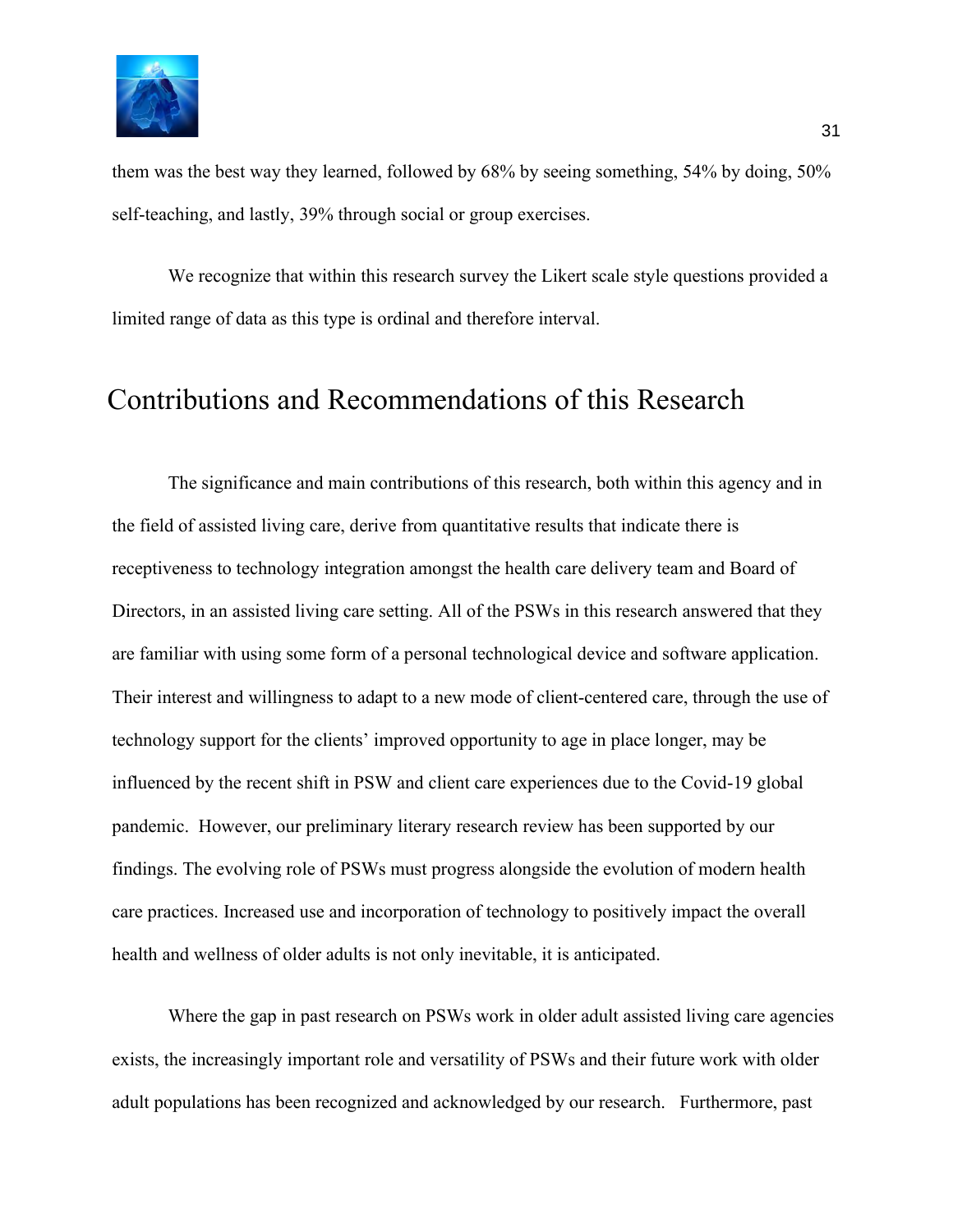

research typically focuses their studies on care providers like nurses and PSWs but fails to expose the benefits of integrating research strategies that focus on stimulating their confidence to contribute to the designing of new and improved health care practices. Our research also explored the different roles within the circle of care, particularly where governance and power are concerned, while at the same time empowering the PSWs by validating their role and direct relationships with the clients, in line with Ontario's goals of a holistic health care approach in these settings. Our community partner agency's governance and administrative bodies demonstrated no significant statistical findings that would suggest any resistance to, or lack of support for a technology integration program in the future. Data was gathered from the administrative staff and Board Directors because these groups may have indicated a potential resistance and barrier to the larger project moving ahead.

Our survey design and questions were structured to gain valuable insights into the RCCSC community's perceptions about technology use. We successfully captured empirical data through identical survey questions from all three sub-populations. Perceptions about personal use and usefulness, and perceptions about older adult use and usefulness are subjective by nature. Though, we were able to objectively control for this variable by asking participants additional contextualizing questions. In our analysis of key findings, we interpreted each data point about perceptions independently. We then looked at how actual use correlated and added depth of meaning and significance to these findings. This approach to data collection and analysis can now be used as a focal starting point for additional future research and training, both within this community and in similar health care settings. Additionally, our research design is a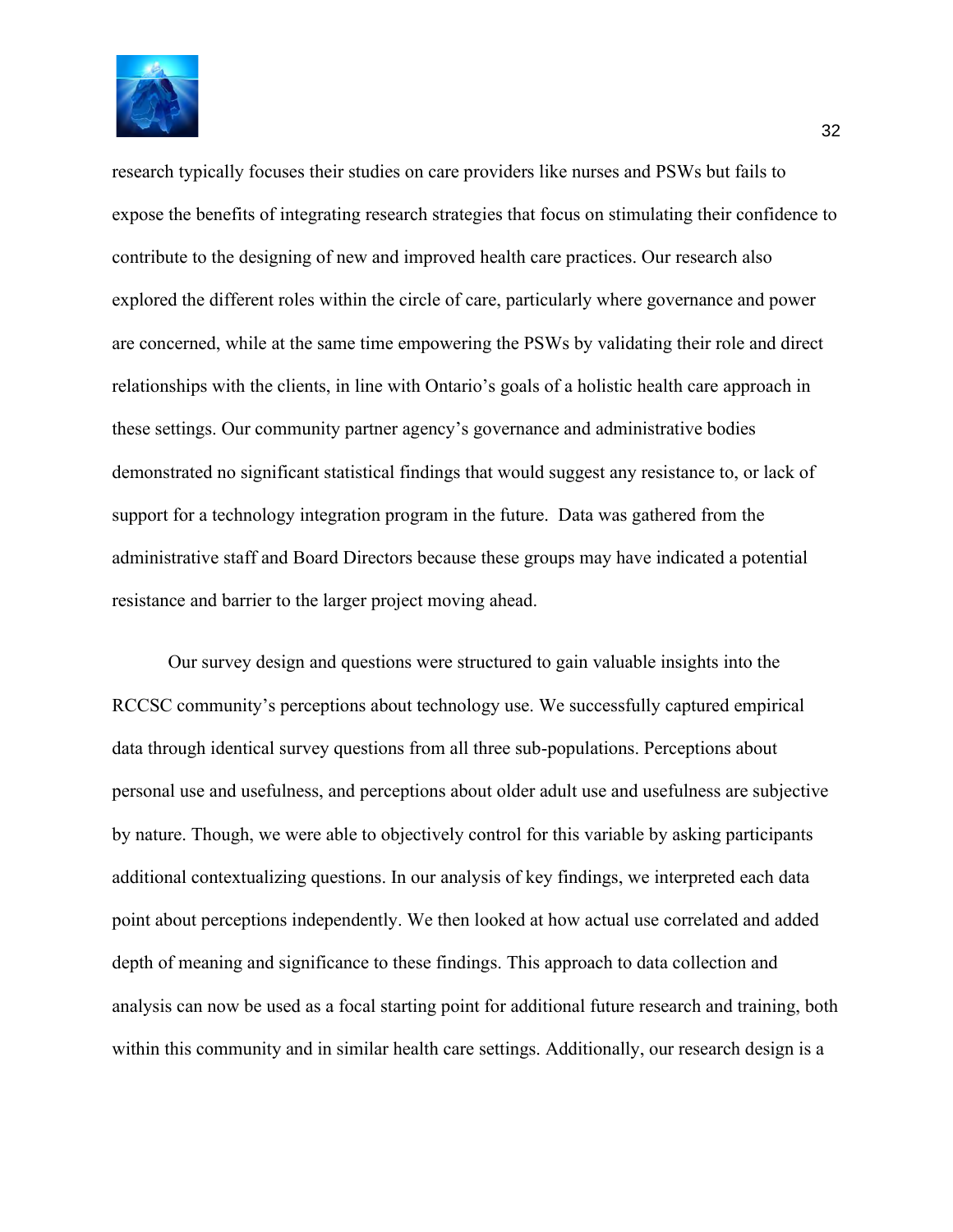

highly accessible and replicable tool for other agencies, since we have used a simple quantitative transverse design, and we were also able to conduct it virtually due to Covid-19 restrictions.

The results of this research demonstrates that there is very little resistance in the RCCSC community. They are receptive to a shift towards integration of technology for PSWs to engage with clients. We have identified themes in our findings that answer our research questions and can now be used by our community partner to aid in the development of the larger technology integration project. We have determined that there is a certain and optimistic outlook for this agency to carve out a new path towards technological advancement of the client care model currently in use. The following recommendations are based on our findings.

First, the agency should use the findings from this research as a tool to develop strategies to implement technology training for PSWs. All results offer a foundational opportunity to design informed and focused adaptive technology training and programs in the future. Second, we believe that there is ample opportunity, interest in learning and willingness, to improve technology knowledge and skills of all community members. Third, increased knowledge and confidence about technology use and integration can be enhanced by creating motivating and empowering training modules. Training modules would best achieve this by offering the RCCSC community, and specifically the PSWs, simple pathways that allow continued opportunities to voice their ideas and opinions about the larger project before, during and after rollout.

Technology device integration offers all of the agency members, particularly the PSWs, an opportunity to develop new transferable skills and knowledge that will have a direct positive impact on the health and wellbeing of older adults in their care. Finally, our work with this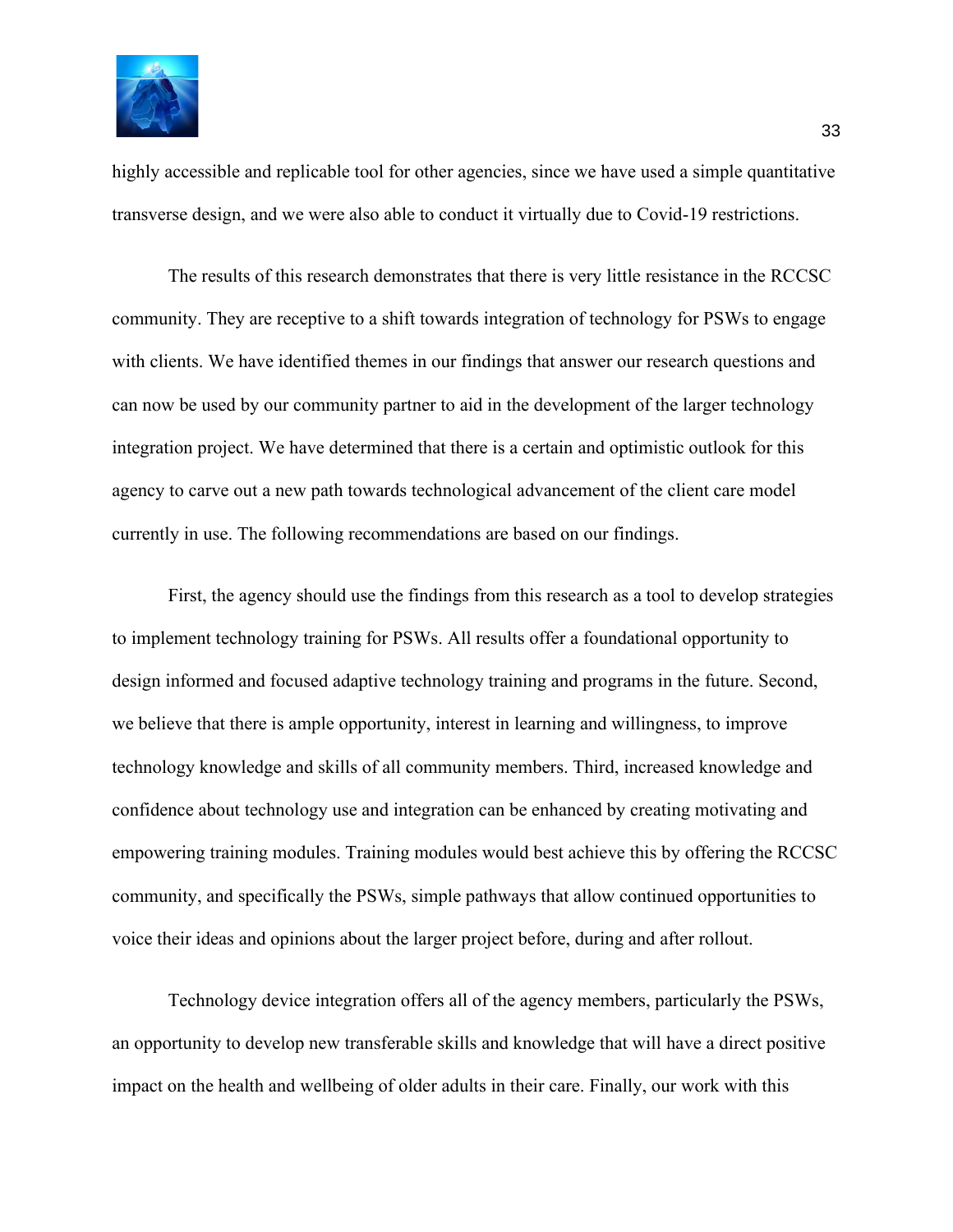

agency, key findings, and the success of our research approach, indicates that an incorporation of parallel cooperative training programs that includes both the PSWs and the administrative team, could effectively build on the apparent cohesion and positive reception of technology device integration in this agency. We believe that the larger project will also benefit from transparency and communication of research findings, future plans for staff training and programming, and the development of upcoming policy objectives with all stakeholders including clients.

# <span id="page-34-0"></span>Limitations of research

Due to COVID-19 restrictions all steps of this study were completed virtually, or with assistance from the community partner working onsite at RCCSC. A standard participatory action research (PAR) procedure would allow for researchers to enter the community and build a bond from within, however due to pandemic guidelines and the safety of everyone involved these researchers attempted to enter the community in alternative ways. All trust building and education on this research was done at a distance via virtual meetings, posters, and emails. This may have resulted in misunderstandings of what the researcher's intended purpose of the study was. Participants may have not felt as supported and connected to the research from not having a standard rapport built with researchers required for a successful PAR approach.

This preliminary stage of the final project to integrate handheld technologies into the model of care for PSWs and older adults provided limited data by asking closed ended questions and keeping the survey to a limited number of questions as to keep participants interested and to me mindful of their time. Not asking any open-ended questions limited the data to quantitative results which were then bucketed based on question intentions to quantify the data for analysis.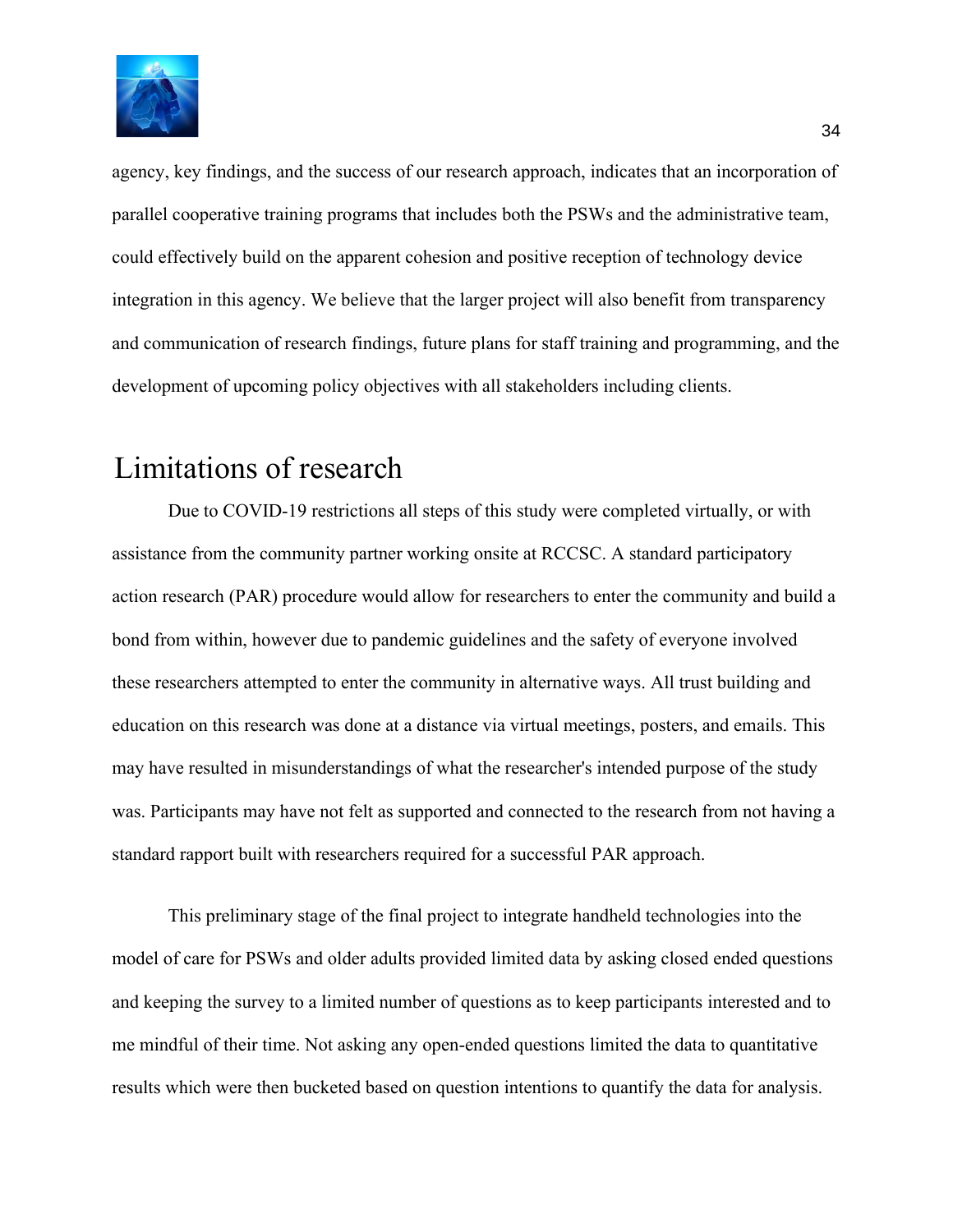

The researchers were able to present their plans for this study at the BoD first yearly board meeting in January 2021. The researchers were able to introduce themselves and explain their aspirations with live questions from the BoD. This can be considered a bias within the research as this was not provided for the Admin or PSWs, who were provided with a short video of the researchers introducing themselves, then asked the participants to direct any questions virtually by email, which none did.

Questions were designed by the researchers, with no room for participants to tell their own story outside of the provided boxes, this could lead to bias on the side of the researchers. To minimize this, the researchers provided Likert scales for many of the questions to measure or completely disagree with questions. Due to limited exposure of the researcher's intentions questions could have been misunderstood by participants. Knowing what technologies were being specified or having an awareness of the full pilot project may have been a barrier for some participants if they were unable to read the posters or watch the video sent out by the researchers. The Executive Director at RCCSC requested that Admin staff and PSWs participate in the study, while the BoD were asked directly by the researchers with a live presentation to engage them, this could lead to limitations within the answers of each group based on their personal interest in the results and reasoning. This may have also disproportionately swayed the BoD over the PSWs and Admin by having direct live contact with the researchers.

## <span id="page-35-0"></span>Directions for future research

This research has provided a foundational base of information for the technology integration project for PSWs to use during daily care with older adults. Use of this foundational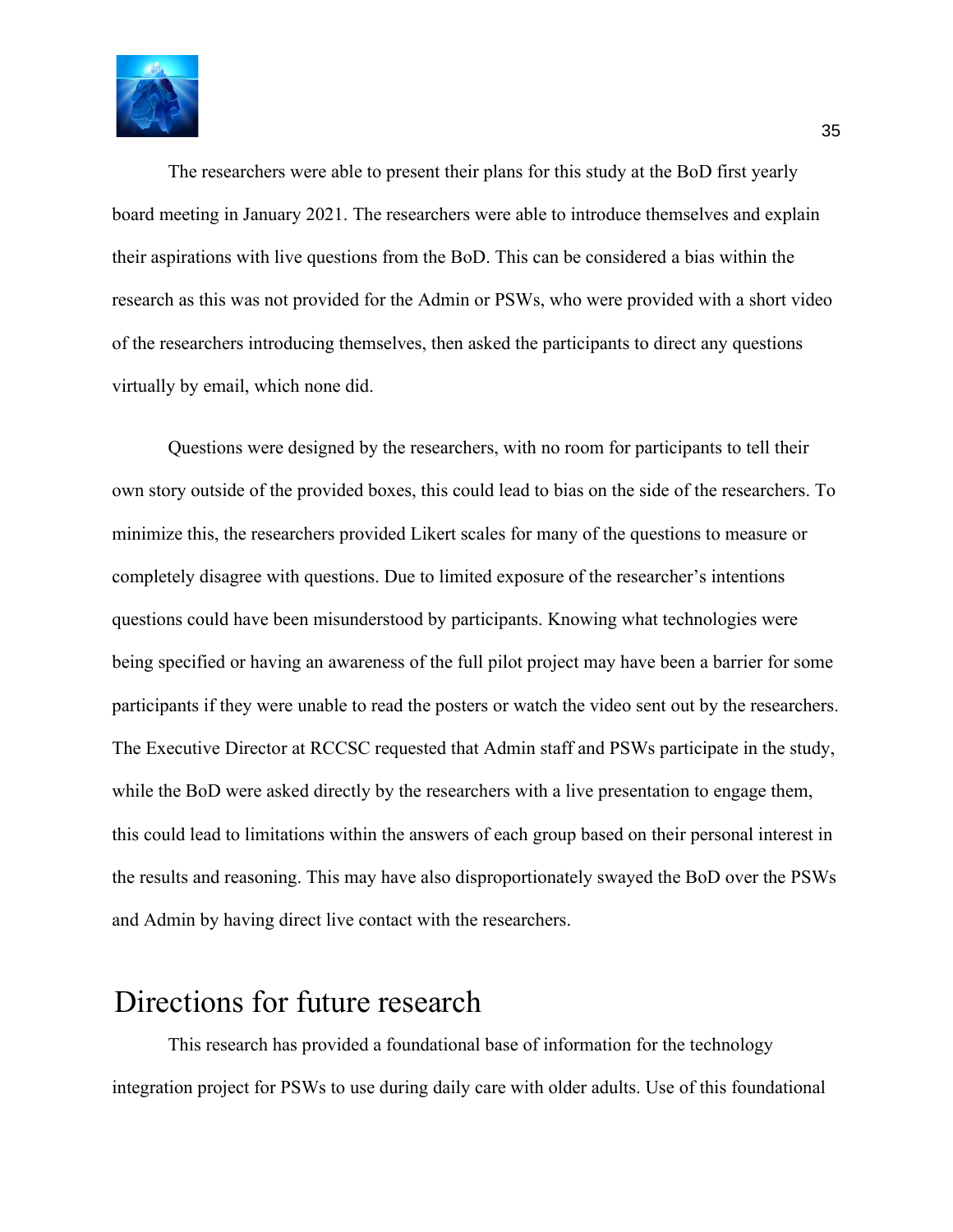

knowledge has brought forward a comparative analysis amongst the governance with the goal of raising any preliminary flags before moving into the next steps of integration. The researchers, however, concluded further research is advised to our community partner to ensure a smooth transition and effective training for all participants within the RCCSC. Gathering a working understanding of perception is difficult with the use of a survey and requires a rich collection of open-ended questions and qualitative data. To better understand any potential resistance, benefits and perceived impacts of this new model of care for the PSWs the researchers suggest a brainstorming session, or a focus group.

The benefits of the preliminary survey provided an introduction to the technology integration program and allowed for all members of the RCCSC governance to participate. A focus group or brainstorming session will not allow all voices to be heard but can lead towards finding champions from within the groups who would like to take a leader position within the integration project to guide and teach their peers. Focus group or brainstorming session with open ended questions on how the staff see the roll out of this project, and how they foresee the impacts will lead to rich qualitative data to determine the received impacts this will have for the older adults, and what the staff need to ensure the project is integrated smoothly.

While the majority (88%) of the population responded with the belief that technology integration would help older adults age in place, there is still more knowledge that could be drawn out by the PSWs experiences working directly with the older adults to conclude if overall there is a necessity for technological integration in the care model. Further research to gather qualitative data is recommended to further prove the need for a new technological based care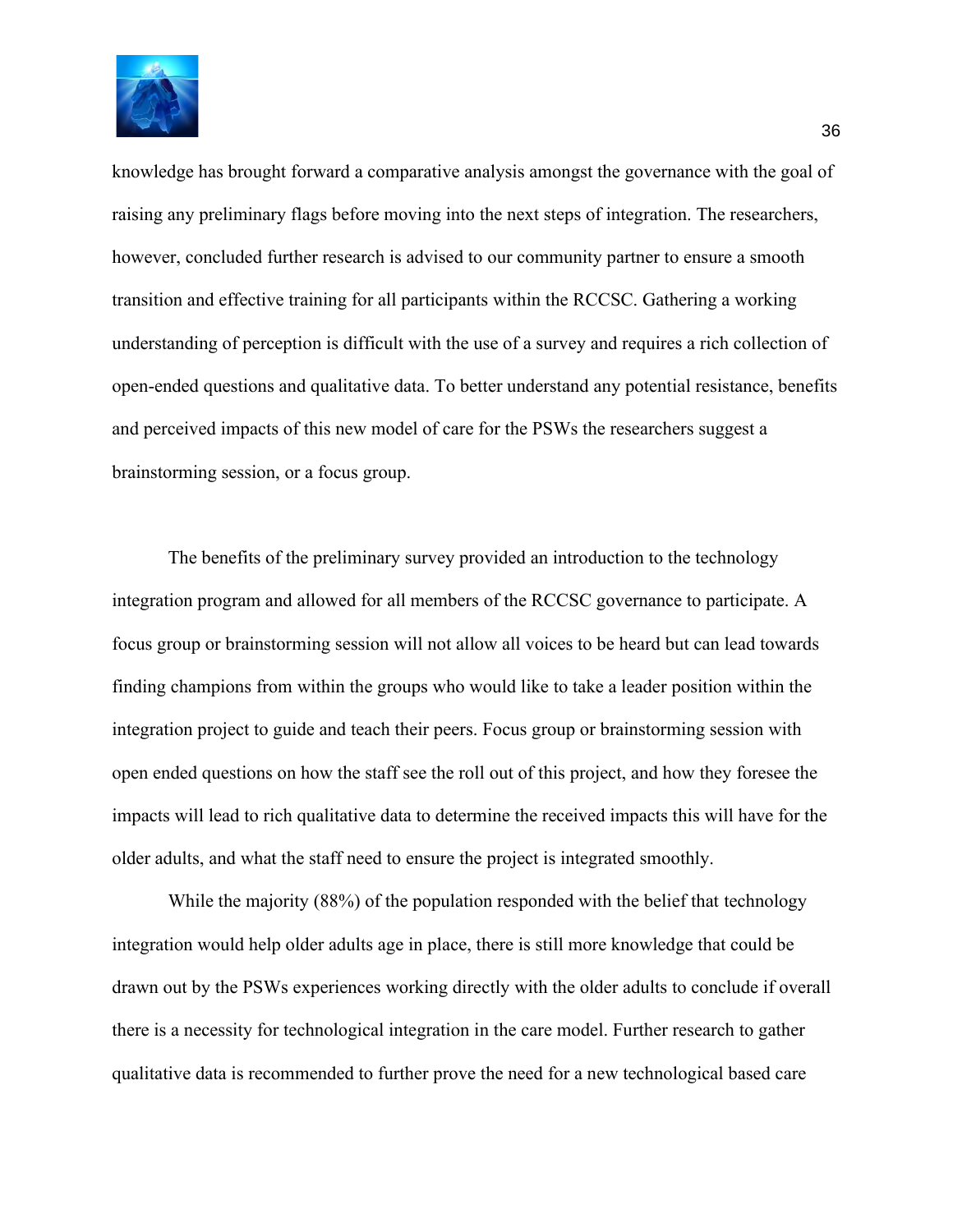

model to improve health outcomes for older adults aging in place as a direct response to the current pandemic.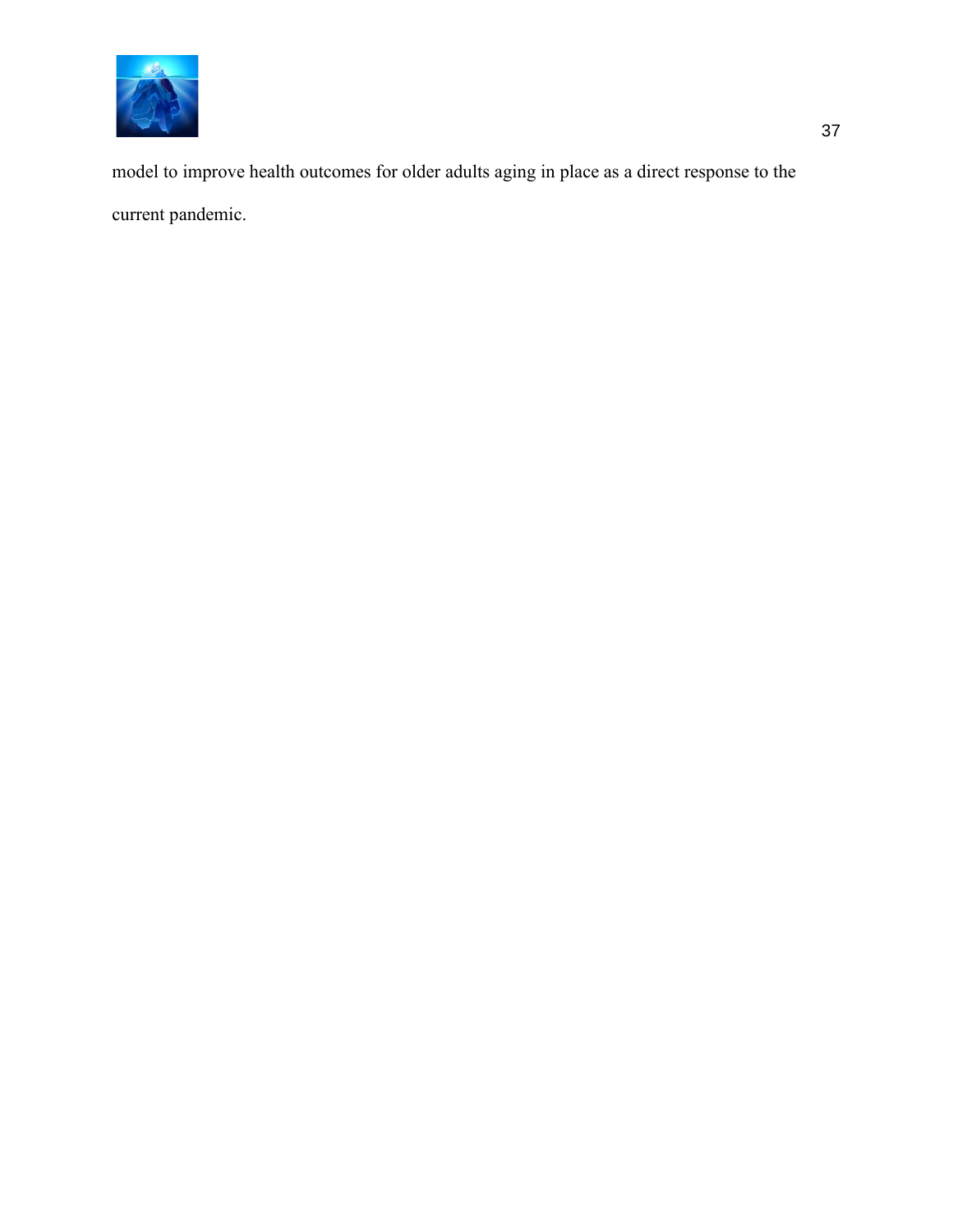

# <span id="page-38-0"></span>References

**Berta, W., Laporte, A., Deber, R., Baumann, A., & Gamble, B. (2013). The evolving role of health care aides in the long-term care and home and community care sectors in Canada. Human Resources for Health, 11**

**Faller, P., Lundgren, H., & Marsick, V. (2020). Overview: Why and how does reflection matter in workplace learning? Advances in Developing Human Resources, 22(3), 248-263. doi:10.1177/1523422320927295**

- **Gagnon, M., Desmartis, M., Labrecque, M., Car, J., Pagliari, C., Pluye, P., . . . Légaré, F. (2010;2012;). Systematic review of factors influencing the adoption of information and communication technologies by healthcare professionals.** *Journal of Medical Systems, 36***(1), 241-277. doi:10.1007/s10916- 010-9473-4**
- **Garavand, A., Mohseni, M., Asadi, H., Etemadi, M., Moradi-Joo, M., & Moosavi, A. (2016). Factors influencing the adoption of health information technologies: A systematic review. Electronic Physician, 8(8), 2713-2718. doi:10.19082/2713**
- **Gordon, N. P., & Hornbrook, M. C. (2016). Differences in access to and preferences for using patient portals and other eHealth technologies based on race, ethnicity, and age: A database and survey study of seniors in a large health plan.** *Journal of Medical Internet Research, 18***(3), e50-e50. doi:10.2196/jmir.5105**